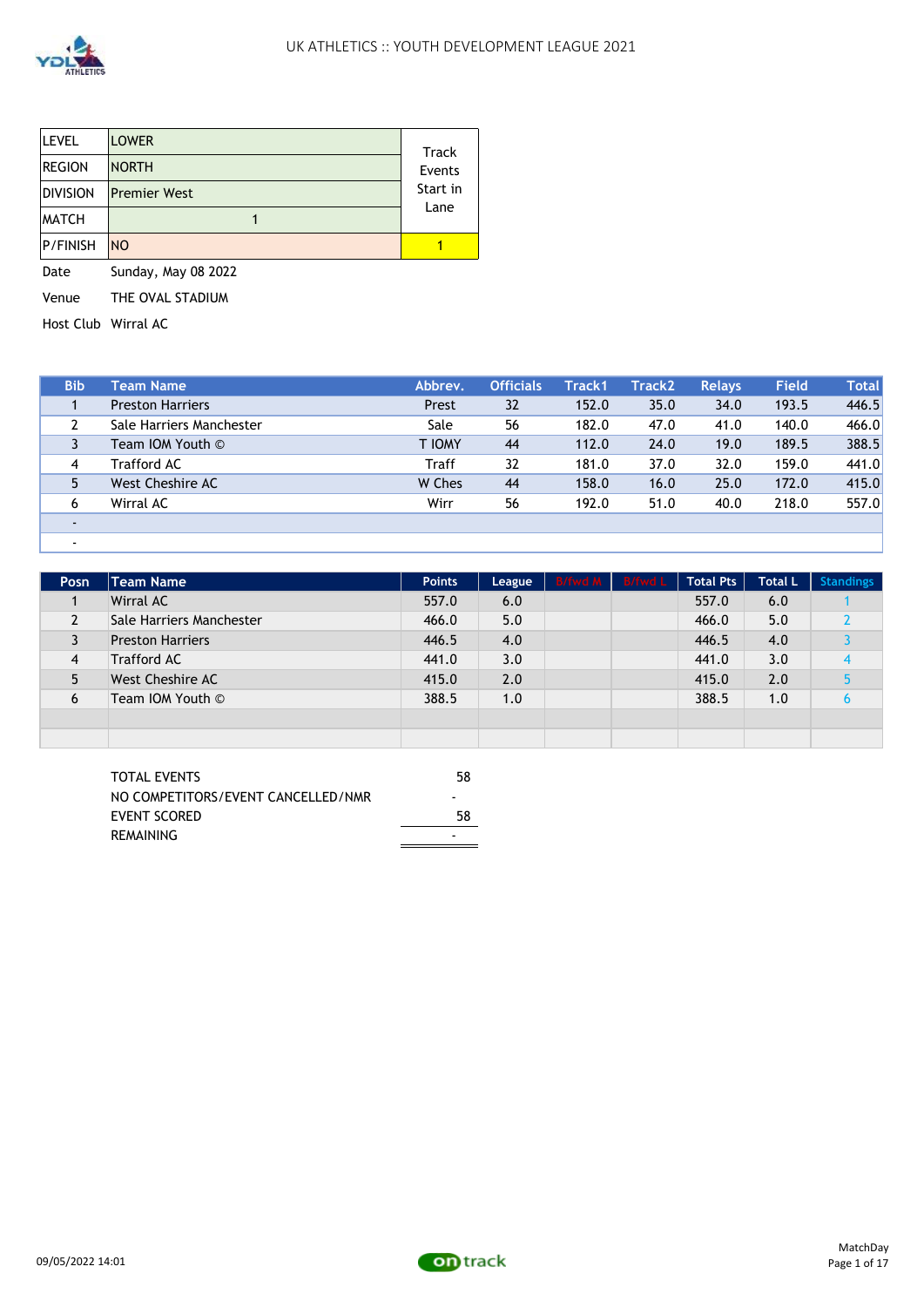**08/05/2022**

### **LOWER NORTH Premier West THE OVAL STADIUM**

|              |                | 100m U15 Boys A       | Wind   | $-0.7$  |            |   |    | 100m U15 Boys B           | Wind   | $-2.1$ |            |
|--------------|----------------|-----------------------|--------|---------|------------|---|----|---------------------------|--------|--------|------------|
| Posn         |                | No. Athlete           | Club   | Perf    | <b>AAA</b> |   |    | Posn No. Athlete          | Club   | Perf   | <b>AAA</b> |
| 1            | 5.             | Theo SHEPHERD         | W Ches | 13.1    |            | 1 | 11 | <b>Isaac ALLEN</b>        | Prest  | 12.6   |            |
| $\mathbf{2}$ | 2              | Jefferson ADENUGA     | Sale   | 13.1    |            | 2 | 22 | <b>Alfie DICKS</b>        | Sale   | 12.6   |            |
| 3            | 1              | <b>Thomas KELSALL</b> | Prest  | 13.2    |            | 3 | 55 | Euan GARLAND              | W Ches | 13.2   |            |
| 4            | 3              | Fynn BRADLEY          | T IOMY | 13.7    |            | 4 | 44 | Samuel CUFFE              | Traff  | 14.1   |            |
| 5.           | 6              | Joshua STIRLING       | Wirr   | 14.2    |            | 5 |    | 66 Finlay COAKLEY-HARDING | Wirr   | 14.4   |            |
| 6            | 4              | <b>Tselot ESHETE</b>  | Traff  | 14.3    |            | 6 |    |                           |        |        |            |
| 7            |                |                       |        |         |            | 7 |    |                           |        |        |            |
| 8            |                |                       |        |         |            | 8 |    |                           |        |        |            |
|              |                | 100m NS U15 Boys A    | Wind   | $-01.6$ |            |   |    | 100m NS U15 Boys B        | Wind   |        |            |
| Posn         |                | No. Athlete           | Club   | Perf    | <b>AAA</b> |   |    | Posn No. Athlete          | Club   | Perf   | <b>AAA</b> |
| 1            | $\overline{2}$ | Max CUNNINGHAM        | Sale   | 13.2    |            | 1 |    |                           |        |        |            |
| 2            | 22             | Joshua BLACKBURN      | Sale   | 13.4    |            | 2 |    |                           |        |        |            |
| 3            | 44             | Louis ARNOLD          | Traff  | 14.2    |            | 3 |    |                           |        |        |            |
| 4            |                |                       |        |         |            | 4 |    |                           |        |        |            |
| 5            |                |                       |        |         |            | 5 |    |                           |        |        |            |
| 6            |                |                       |        |         |            | 6 |    |                           |        |        |            |
| 7            |                |                       |        |         |            | 7 |    |                           |        |        |            |
| 8            |                |                       |        |         |            | 8 |    |                           |        |        |            |
|              |                |                       |        |         |            |   |    |                           |        |        |            |

|      |    | 200m U15 Boys A       | Wind         |      |            |    |    | 200m U15 Boys B          | Wind   |      |     |
|------|----|-----------------------|--------------|------|------------|----|----|--------------------------|--------|------|-----|
| Posn |    | No. Athlete           | Club         | Perf | <b>AAA</b> |    |    | Posn No. Athlete         | Club   | Perf | AAA |
|      | 4  | Lucas BALL            | <b>Traff</b> | 26.0 |            |    | 11 | <b>Austin ALLEN</b>      | Prest  | 26.7 |     |
|      | 5. | Theo SHEPHERD         | W Ches       | 26.1 |            |    | 22 | Joshua BLACKBURN         | Sale   | 28.1 |     |
|      | 2  | Jefferson ADENUGA     | Sale         | 26.2 |            |    | 44 | Ezekiel ADDAE-KUNDA      | Traff  | 28.5 |     |
| 4    |    | <b>Thomas KELSALL</b> | Prest        | 26.4 |            | 4  |    | 55 Euan GARLAND          | W Ches | 28.8 |     |
| 5.   | 6  | Joshua STIRLING       | Wirr         | 28.2 |            | 5. | 66 | <b>Finley GREENHALGH</b> | Wirr   | 31.3 |     |
| 6    |    | Alan STOBART          | T IOMY       | 29.7 |            | 6  |    |                          |        |      |     |
|      |    |                       |              |      |            |    |    |                          |        |      |     |
| 8    |    |                       |              |      |            | 8  |    |                          |        |      |     |

### **300m U15 Boys A 300m U15 Boys B**

|    |   | Posn No. Athlete      | Club   | Perf | AAA |    |    | Posn No. Athlete   | Club         | Perf |
|----|---|-----------------------|--------|------|-----|----|----|--------------------|--------------|------|
|    |   | <b>Ethan CHADWICK</b> | Prest  | 39.0 |     |    |    | 11 Cieran MILLIGAN | Prest        | 41.9 |
|    | 2 | James O'BRIEN         | Sale   | 40.4 | 3   | 2  |    | 44 Jay HUTCHINSON  | <b>Traff</b> | 42.6 |
|    | 4 | Evan GRIME            | Traff  | 41.7 | 4   | 3. | 22 | Liam O'BRIEN       | Sale         | 43.9 |
| 4  | 3 | <b>Ollie EYRES</b>    | T IOMY | 43.2 |     | 4  |    | 66 Jac CHAPMAN     | Wirr         | 45.3 |
| 5. | 6 | Ben CRONSHAW          | Wirr   | 43.7 |     | 5. |    | 33 Douglas QUAYLE  | T IOMY       | 46.2 |
| 6  |   |                       |        |      |     | 6  |    |                    |              |      |
|    |   |                       |        |      |     |    |    |                    |              |      |
| 8  |   |                       |        |      |     | 8  |    |                    |              |      |

| Posn           |   | No. Athlete         | Club         | Perf | AAA |   |    | Posn No. Athlete   | Club   | Perf | <b>AAA</b> |
|----------------|---|---------------------|--------------|------|-----|---|----|--------------------|--------|------|------------|
|                |   | Ethan CHADWICK      | Prest        | 39.0 |     |   |    | 11 Cieran MILLIGAN | Prest  | 41.9 | 4          |
|                |   | James O'BRIEN       | Sale         | 40.4 |     |   |    | 44 Jay HUTCHINSON  | Traff  | 42.6 |            |
|                | 4 | Evan GRIME          | <b>Traff</b> | 41.7 | 4   |   | 22 | Liam O'BRIEN       | Sale   | 43.9 |            |
| $\overline{4}$ | 3 | Ollie EYRES         | T IOMY       | 43.2 |     | 4 | 66 | Jac CHAPMAN        | Wirr   | 45.3 |            |
|                | 6 | <b>Ben CRONSHAW</b> | Wirr         | 43.7 |     |   | 33 | Douglas QUAYLE     | T IOMY | 46.2 |            |
| 6              |   |                     |              |      |     | b |    |                    |        |      |            |

- 
- 

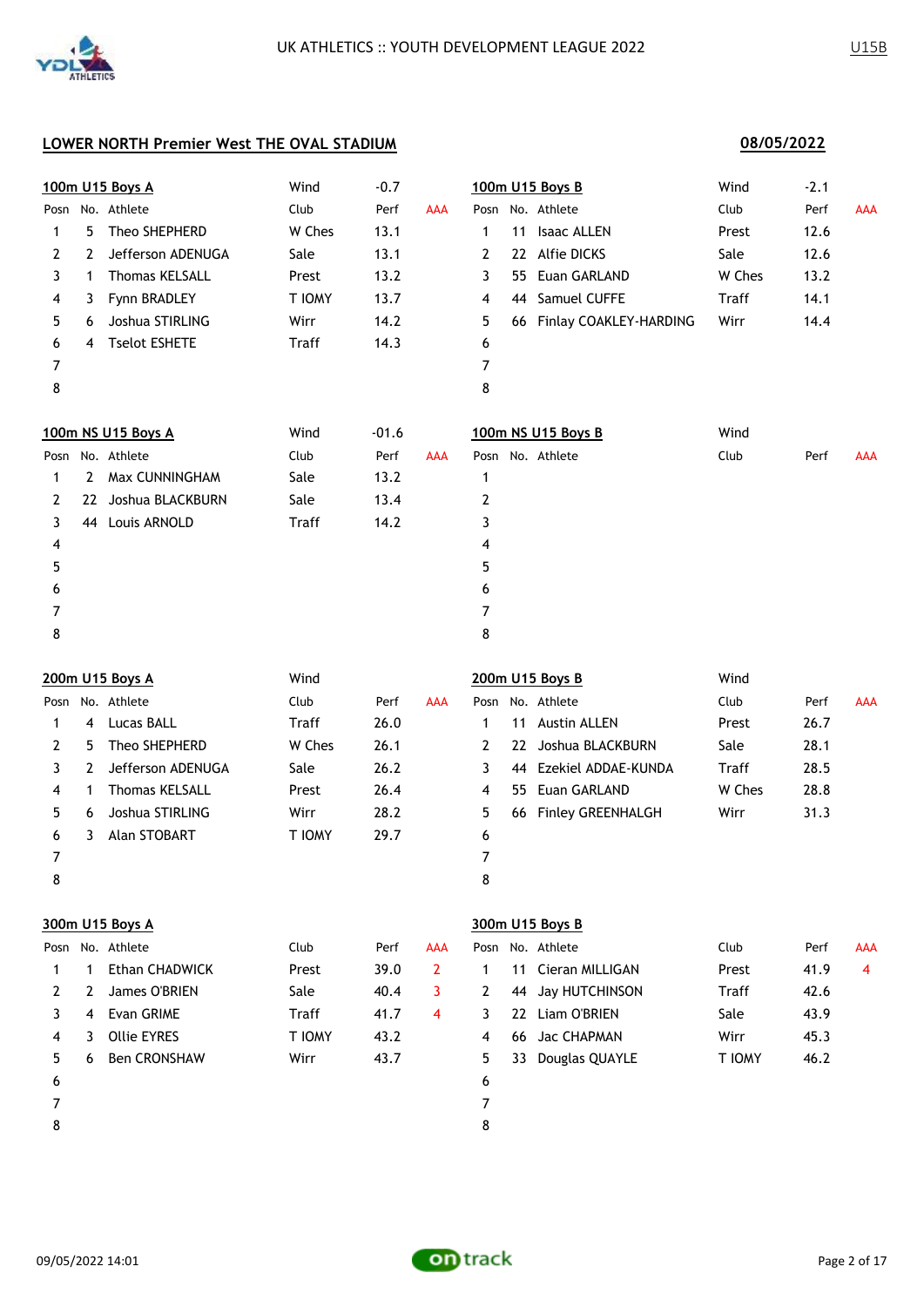|      |              | 800m U15 Boys A        |              |         |             |      |    | 800m U15 Boys B        |       |         |              |
|------|--------------|------------------------|--------------|---------|-------------|------|----|------------------------|-------|---------|--------------|
|      |              | Posn No. Athlete       | Club         | Perf    | <b>AAA</b>  |      |    | Posn No. Athlete       | Club  | Perf    | AAA          |
| 1    | 1            | Ethan CHADWICK         | Prest        | 02:03.2 | $\mathbf 1$ | 1    | 11 | Cieran MILLIGAN        | Prest | 02:14.2 | 4            |
| 2    | 4            | Evan GRIME             | Traff        | 02:03.4 | 1           | 2    | 44 | Finlay DOBSON EMMAS    | Traff | 02:17.5 | 4            |
| 3    | $2^{\circ}$  | James O'BRIEN          | Sale         | 02:12.1 | 3           | 3    | 66 | Luca NOORPURI          | Wirr  | 02:23.1 |              |
| 4    | 6            | <b>Ben CRONSHAW</b>    | Wirr         | 02:15.9 | 4           | 4    | 22 | Liam O'BRIEN           | Sale  | 02:28.6 |              |
| 5    | 3            | Douglas QUAYLE         | T IOMY       | 02:34.6 |             | 5    |    |                        |       |         |              |
| 6    | 5.           | Lewis MORRIS           | W Ches       | 02:59.5 |             | 6    |    |                        |       |         |              |
| 7    |              |                        |              |         |             | 7    |    |                        |       |         |              |
| 8    |              |                        |              |         |             | 8    |    |                        |       |         |              |
|      |              | 800m NS U15 Boys A     |              |         |             |      |    | 800m NS U15 Boys B     |       |         |              |
| Posn |              | No. Athlete            | Club         | Perf    | <b>AAA</b>  | Posn |    | No. Athlete            | Club  | Perf    | AAA          |
| 1    | 4            | Tim YE                 | Traff        | 02:18.6 |             | 1    |    |                        |       |         |              |
| 2    | 66           | Jac CHAPMAN            | Wirr         | 02:23.9 |             | 2    |    |                        |       |         |              |
| 3    | 1            | Adam LINK              | Prest        | 02:25.6 |             | 3    |    |                        |       |         |              |
| 4    | 44           | Pio ARON               | Traff        | 02:26.9 |             | 4    |    |                        |       |         |              |
| 5    | 6            | Sam CLARKE             | Wirr         | 02:30.0 |             | 5    |    |                        |       |         |              |
| 6    | 2            | Joshua ROGERS          | Sale         | 02:30.6 |             | 6    |    |                        |       |         |              |
| 7    | 11           | <b>Matthew LINK</b>    | Prest        | 02:43.4 |             | 7    |    |                        |       |         |              |
| 8    |              |                        |              |         |             | 8    |    |                        |       |         |              |
|      |              | 1500m U15 Boys A       |              |         |             |      |    | 1500m U15 Boys B       |       |         |              |
| Posn |              | No. Athlete            | Club         | Perf    | <b>AAA</b>  | Posn |    | No. Athlete            | Club  | Perf    | AAA          |
| 1    | 1            | <b>Matthew CLARK</b>   | Prest        | 04:16.7 |             | 1    |    | 11 Myles FRASER        | Prest | 04:20.9 | $\mathbf{1}$ |
| 2    | 6            | <b>Oberon KEARNEY</b>  | Wirr         | 04:30.0 | 3           | 2    | 4  | <b>Ben KEELEY</b>      | Traff | 04:35.9 | 3            |
| 3    | 44           | Jamie BARBER           | <b>Traff</b> | 04:32.2 | 3           | 3    |    | 22 Alex FRASER         | Sale  | 04:48.6 |              |
| 4    | $\mathbf{2}$ | <b>Finlay GODDARD</b>  | Sale         | 04:43.6 | 4           | 4    | 66 | <b>Ben WILLIAMS</b>    | Wirr  | 04:51.4 |              |
| 5    |              |                        |              |         |             | 5    |    |                        |       |         |              |
| 6    |              |                        |              |         |             | 6    |    |                        |       |         |              |
| 7    |              |                        |              |         |             | 7    |    |                        |       |         |              |
| 8    |              |                        |              |         |             | 8    |    |                        |       |         |              |
|      |              | 80m Hurdles U15 Boys A | Wind         |         |             |      |    | 80m Hurdles U15 Boys B | Wind  |         |              |
|      |              | Posn No. Athlete       | Club         | Perf    | <b>AAA</b>  |      |    | Posn No. Athlete       | Club  | Perf    | AAA          |

|                |             | osn No. Athlete    | Club   | Perf | AAA |    | Posn No. Athlete     | Club   | Perf       |
|----------------|-------------|--------------------|--------|------|-----|----|----------------------|--------|------------|
| $\mathbf{1}$   | 5.          | Nathan BRASSINGTON | W Ches | 12.8 | 4   |    | 44 Pio ARON          | Traff  | 16.8       |
| $\mathbf{2}$   |             | Isaac ALLEN        | Prest  | 13.5 |     | 2  | 66 Finley GREENHALGH | Wirr   | 16.8       |
| $\mathbf{3}$   | 4           | Jay HUTCHINSON     | Traff  | 13.6 |     | 3  | 33 Rory TURNER       | T IOMY | <b>DNF</b> |
| $\overline{4}$ | $2^{\circ}$ | Liam O'BRIEN       | Sale   | 13.8 |     | 4  |                      |        |            |
| 5              | 3           | <b>Ollie EYRES</b> | T IOMY | 13.8 |     | 5. |                      |        |            |
| 6              |             | 6 Charlie WILSON   | Wirr   | 14.8 |     | 6  |                      |        |            |
| $\overline{7}$ |             |                    |        |      |     | 7  |                      |        |            |
| 8              |             |                    |        |      |     | 8  |                      |        |            |
|                |             |                    |        |      |     |    |                      |        |            |

|              |                      | ,,,,,, |            |     |
|--------------|----------------------|--------|------------|-----|
|              | Posn No. Athlete     | Club   | Perf       | AAA |
| 1            | 44 Pio ARON          | Traff  | 16.8       |     |
| <sup>2</sup> | 66 Finley GREENHALGH | Wirr   | 16.8       |     |
| 3            | 33 Rory TURNER       | T IOMY | <b>DNF</b> |     |
| 4            |                      |        |            |     |
| 5            |                      |        |            |     |
| L            |                      |        |            |     |

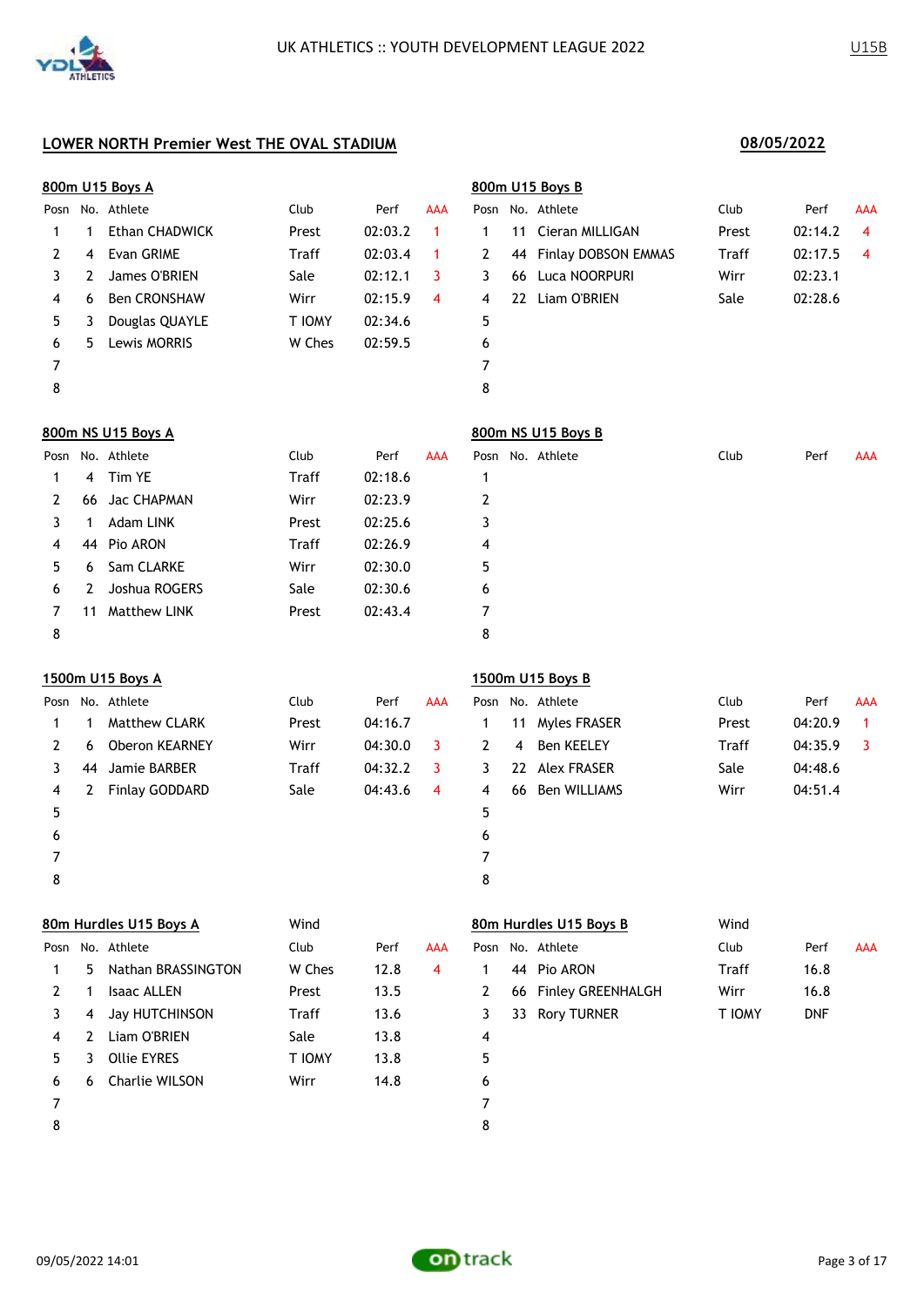|      |    | Long Jump U15 Boys A |        |      |     |              |     | Long Jump U15 Boys B     |        |      |     |
|------|----|----------------------|--------|------|-----|--------------|-----|--------------------------|--------|------|-----|
| Posn |    | Bib Athlete          | Club   | Perf | AAA | Posn         |     | Bib Athlete              | Club   | Perf | AAA |
| 1    | 2  | Jefferson ADENUGA    | Sale   | 4.77 |     | 1.           | 11  | Logan CAMPBELL           | Prest  | 4.67 |     |
| 2    | 1  | Adam LINK            | Prest  | 4.68 |     | 2            | 22  | Joshua DOYLE             | Sale   | 4.33 |     |
| 3    | 4  | Jay HUTCHINSON       | Traff  | 4.51 |     | 3            | 3   | Fynn BRADLEY             | T IOMY | 3.62 |     |
| 4    | 5. | Theo SHEPHERD        | W Ches | 4.36 |     | 4            | 44  | Evan LEWIS               | Traff  | 3.52 |     |
| 5.   | 66 | Joshua STIRLING      | Wirr   | 4.14 |     | 5.           | 55. | Euan GARLAND             | W Ches | 3.09 |     |
| 6    | 33 | Alan STOBART         | T IOMY | 4.0  |     | 6            |     |                          |        |      |     |
| 7    |    |                      |        |      |     | 7            |     |                          |        |      |     |
| 8    |    |                      |        |      |     | 8            |     |                          |        |      |     |
|      |    | High Jump U15 Boys A |        |      |     |              |     | High Jump U15 Boys B     |        |      |     |
| Posn |    | Bib Athlete          | Club   | Perf | AAA | Posn         |     | Bib Athlete              | Club   | Perf | AAA |
| 1    | 5. | Nathan BRASSINGTON   | W Ches | 1.60 | 3   | 1            | 2   | Max CUNNINGHAM           | Sale   | 1.30 |     |
| 2    | 4  | Ezekiel ADDAE-KUNDA  | Traff  | 1.55 | 4   | $\mathbf{2}$ | 66  | <b>Finley GREENHALGH</b> | Wirr   | 1.30 |     |
| 3    | 3  | <b>Ollie EYRES</b>   | T IOMY | 1.50 |     | 3            | 11  | <b>Austin ALLEN</b>      | Prest  | 1.30 |     |

|  | 4 22 Alfie DICKS      | Sale  | 1.45 |  | 44 Tselot ESHETE | Traff |  |
|--|-----------------------|-------|------|--|------------------|-------|--|
|  | 5 1 Isaac ALLEN       | Prest | 1.40 |  |                  |       |  |
|  | 6 6 Alexander CALVERT | Wirr  | 1.40 |  |                  |       |  |

|              | Posn Bib Athlete     | Club  | Perf | AAA |
|--------------|----------------------|-------|------|-----|
| $\mathbf{1}$ | 2 Max CUNNINGHAM     | Sale  | 1.30 |     |
| 2            | 66 Finley GREENHALGH | Wirr  | 1.30 |     |
| 3            | 11 Austin ALLEN      | Prest | 1.30 |     |
|              | 44 Tselot ESHETE     | Traff | X    |     |
|              |                      |       |      |     |

| Pole Vault U15 Boys A |                      |        |                   |     |      |  | Pole Vault U15 Boys B |      |      |            |  |  |  |  |
|-----------------------|----------------------|--------|-------------------|-----|------|--|-----------------------|------|------|------------|--|--|--|--|
|                       | Posn Bib Athlete     | Club   | Perf              | AAA | Posn |  | Bib Athlete           | Club | Perf | <b>AAA</b> |  |  |  |  |
|                       | 1 2 Panagis ZAPANTIS | Sale   | 3.00 <sub>1</sub> |     |      |  | 22 Calum PARK         | Sale | 2.75 |            |  |  |  |  |
| -6                    | <b>Edward MOORE</b>  | Wirr   | 2.00              |     |      |  | 66 Alexander CALVERT  | Wirr | 2.00 |            |  |  |  |  |
| 3 3                   | Rory TURNER          | Γ ΙΟΜΥ | x                 |     |      |  |                       |      |      |            |  |  |  |  |

|      |     | Shot U15 Boys A      |               |       |     | Shot U15 Boys B |     |                     |        |      |            |  |  |
|------|-----|----------------------|---------------|-------|-----|-----------------|-----|---------------------|--------|------|------------|--|--|
| Posn | Bib | Athlete              | Club          | Perf  | AAA | Posn            |     | Bib Athlete         | Club   | Perf | <b>AAA</b> |  |  |
|      | 5   | Nathan BRASSINGTON   | W Ches        | 12.50 |     |                 | 11  | <b>Austin ALLEN</b> | Prest  | 7.94 |            |  |  |
| 2    |     | <b>Ben ROBERTS</b>   | Prest         | 9.73  |     | 2               | 66  | Charlie WILSON      | Wirr   | 6.60 |            |  |  |
| 3    | 4   | Ezekiel ADDAE-KUNDA  | Traff         | 7.70  |     | 3               | 44  | Ore IGE             | Traff  | 5.23 |            |  |  |
| 4    | 6   | <b>Edward MOORE</b>  | Wirr          | 7.70  |     | 4               | 55. | James RAWSON        | W Ches | 5.10 |            |  |  |
| 5.   |     | <b>George MARTIN</b> | <b>T IOMY</b> | 5.25  |     | 5.              |     | Joshua BLACKBURN    | Sale   | Χ    |            |  |  |
| 6    | 22  | Alfie DICKS          | Sale          | X     |     | 6               |     |                     |        |      |            |  |  |
|      |     |                      |               |       |     |                 |     |                     |        |      |            |  |  |
| 8    |     |                      |               |       |     | 8               |     |                     |        |      |            |  |  |

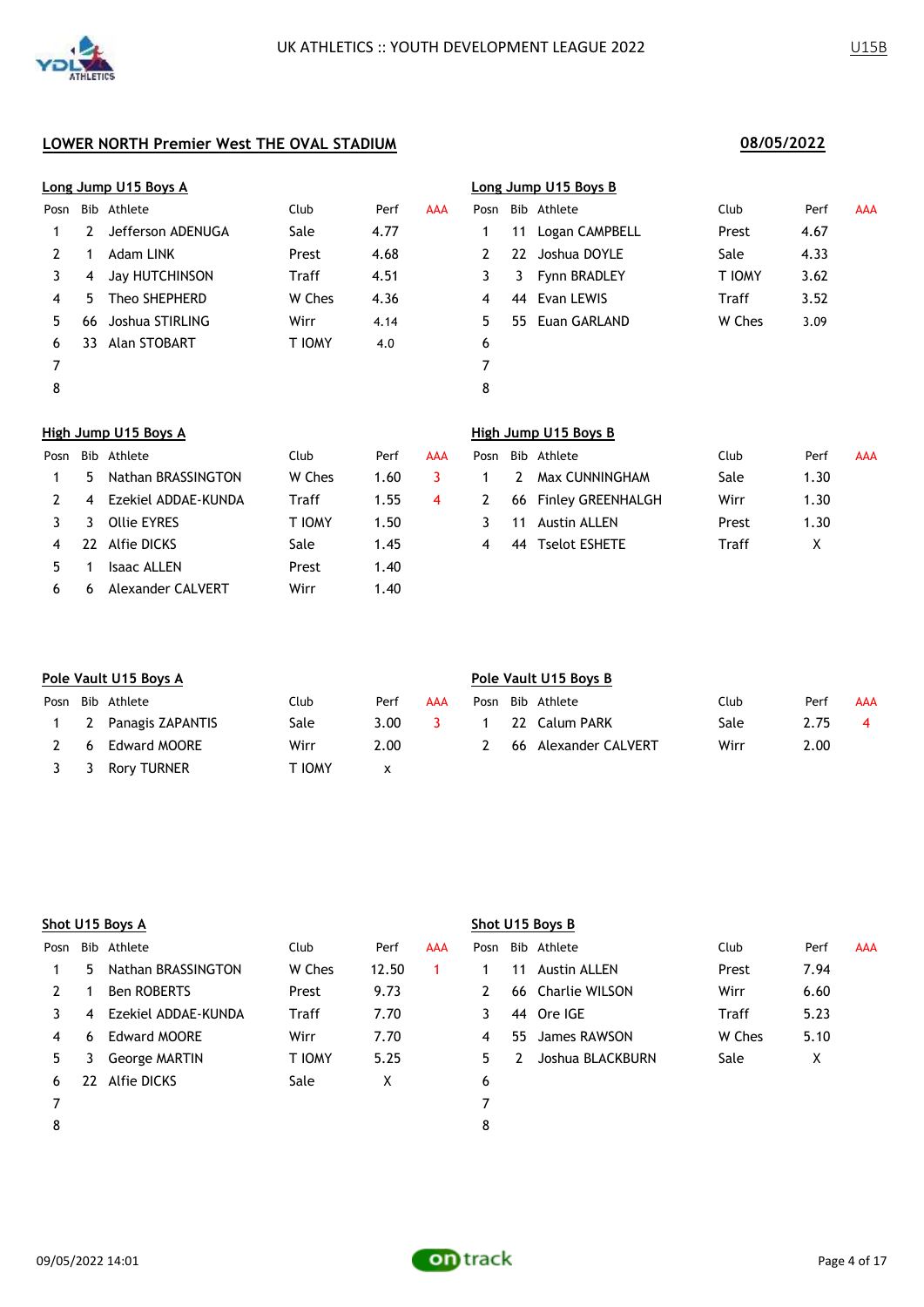|      |    | Discus U15 Boys A    |               |       |            |              |    | Discus U15 Boys B  |               |       |            |
|------|----|----------------------|---------------|-------|------------|--------------|----|--------------------|---------------|-------|------------|
| Posn |    | Bib Athlete          | Club          | Perf  | AAA        |              |    | Posn Bib Athlete   | Club          | Perf  | <b>AAA</b> |
| 1    | 1  | <b>Ben ROBERTS</b>   | Prest         | 29.26 | 3          | 1            | 11 | Logan CAMPBELL     | Prest         | 18.99 |            |
| 2    | 4  | Louis ARNOLD         | <b>Traff</b>  | 17.64 |            | 2            | 44 | Ore IGE            | Traff         | 13.31 |            |
| 3    | 2  | Max CUNNINGHAM       | Sale          | 17.19 |            | 3            | 66 | Sam CLARKE         | Wirr          | 12.75 |            |
| 4    | 3  | <b>George MARTIN</b> | T IOMY        | 16.26 |            | 4            |    |                    |               |       |            |
| 5    | 5  | James RAWSON         | W Ches        | 15.83 |            | 5            |    |                    |               |       |            |
| 6    | 6  | Alexander CALVERT    | Wirr          | 14.78 |            | 6            |    |                    |               |       |            |
| 7    |    |                      |               |       |            | 7            |    |                    |               |       |            |
| 8    |    |                      |               |       |            | 8            |    |                    |               |       |            |
|      |    | Hammer U15 Boys A    |               |       |            |              |    | Hammer U15 Boys B  |               |       |            |
| Posn |    | Bib Athlete          | Club          | Perf  | <b>AAA</b> | Posn         |    | Bib Athlete        | Club          | Perf  | <b>AAA</b> |
| 1    | 4  | Louis ARNOLD         | Traff         | 11.95 |            | 1            | 44 | Evan LEWIS         | Traff         | 9.00  |            |
| 2    | 33 | <b>Rory TURNER</b>   | <b>T IOMY</b> | 10.31 |            | $\mathbf{2}$ | 3  | George MARTIN      | <b>T IOMY</b> | X     |            |
| 3    |    |                      |               |       |            | 3            |    |                    |               |       |            |
| 4    |    |                      |               |       |            | 4            |    |                    |               |       |            |
| 5    |    |                      |               |       |            | 5            |    |                    |               |       |            |
| 6    |    |                      |               |       |            | 6            |    |                    |               |       |            |
| 7    |    |                      |               |       |            | 7            |    |                    |               |       |            |
| 8    |    |                      |               |       |            | 8            |    |                    |               |       |            |
|      |    | Javelin U15 Boys A   |               |       |            |              |    | Javelin U15 Boys B |               |       |            |
| Posn |    | Bib Athlete          | Club          | Perf  | <b>AAA</b> | Posn         |    | Bib Athlete        | Club          | Perf  | <b>AAA</b> |
| 1    | 6  | <b>Edward MOORE</b>  | Wirr          | 30.33 |            | 1            |    | 11 Logan CAMPBELL  | Prest         | 21.45 |            |

|   | 6  | Edward MOORE           | Wirr          | 30.33 |    | 11 | Logan CAMPBELL       | Prest         | 21.45 |
|---|----|------------------------|---------------|-------|----|----|----------------------|---------------|-------|
|   |    | <b>Willson PARNELL</b> | Prest         | 26.04 |    | 2  | Joshua DOYLE         | Sale          | 10.70 |
|   | 5. | James RAWSON           | W Ches        | 24.29 |    |    | 55 Lewis MORRIS      | W Ches        | 10.03 |
| 4 | 33 | Douglas QUAYLE         | <b>T IOMY</b> | 23.78 | 4  |    | 44 Ore IGE           | Traff         | 8.68  |
|   | 4  | <b>Tselot ESHETE</b>   | <b>Traff</b>  | 18.48 | 5. |    | 66 Nithin KARYAMPUDI | Wirr          | X     |
|   | 22 | Joshua ROGERS          | Sale          | 17.01 | 6  | 3  | Alan STOBART         | <b>T IOMY</b> | x     |
|   |    |                        |               |       |    |    |                      |               |       |
|   |    |                        |               |       | 8  |    |                      |               |       |

| 'osn      |   | Bib Athlete          | Club   | Perf  | <b>AAA</b> |
|-----------|---|----------------------|--------|-------|------------|
| $1 \quad$ |   | 11 Logan CAMPBELL    | Prest  | 21.45 |            |
|           |   | 2 2 Joshua DOYLE     | Sale   | 10.70 |            |
| 3         |   | 55 Lewis MORRIS      | W Ches | 10.03 |            |
| 4         |   | 44 Ore IGE           | Traff  | 8.68  |            |
| .5        |   | 66 Nithin KARYAMPUDI | Wirr   | x     |            |
| 6         | 3 | Alan STOBART         | T IOMY | X     |            |
|           |   |                      |        |       |            |

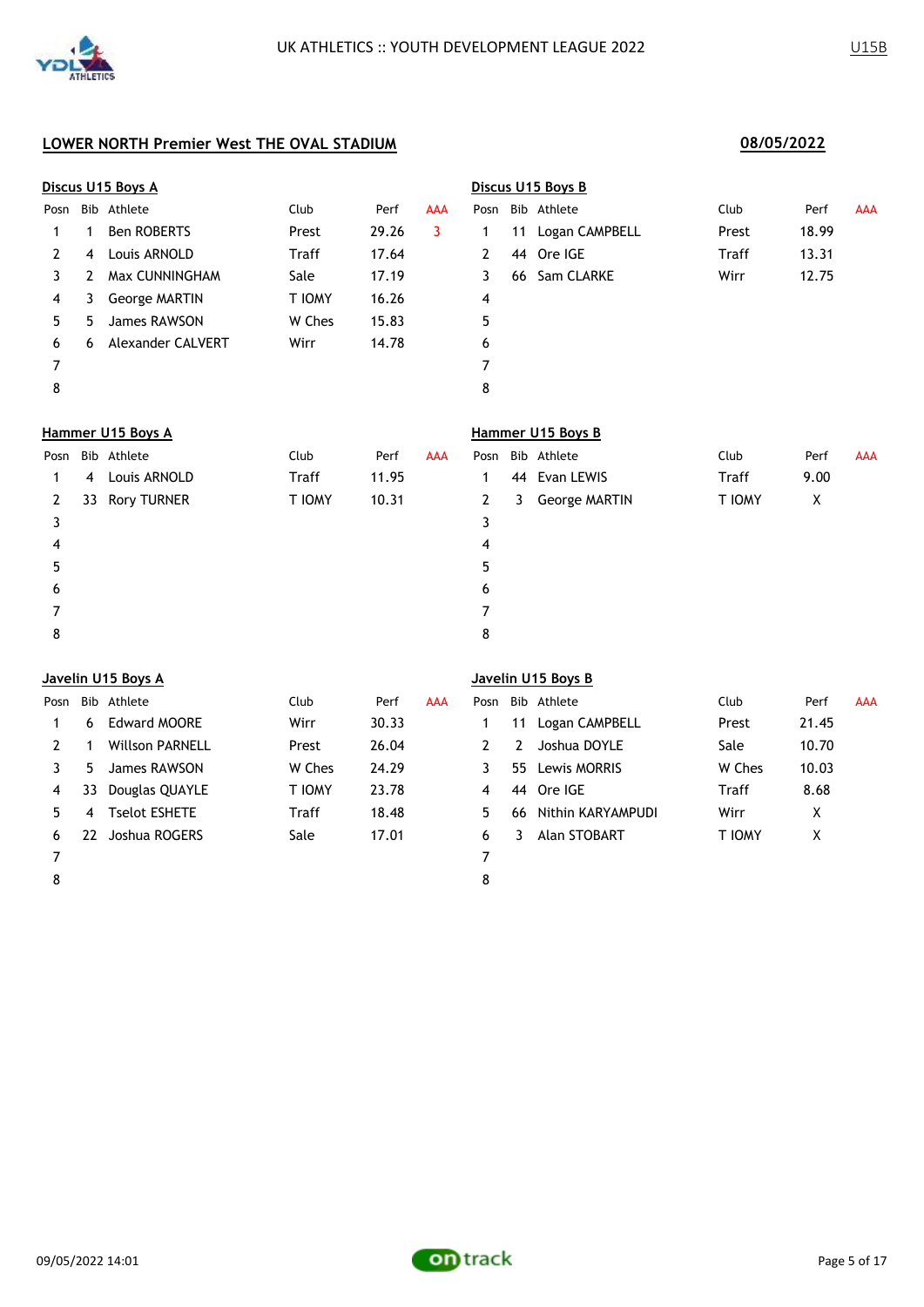

|      |                | 4 x 100m U15 Boys A                                                   |        |      |
|------|----------------|-----------------------------------------------------------------------|--------|------|
| Posn |                | No. Runners                                                           | Club   | Perf |
|      | 2              | Alfie DICKS, Joshua BLACKBURN, Max CUNNINGHAM, Jefferson ADENUGA      | Sale   | 49.9 |
|      |                | Logan CAMPBELL, Isaac ALLEN, Austin ALLEN, Thomas KELSALL             | Prest  | 50.0 |
|      | 6              | Finlay COAKLEY-HARDING, Edward MOORE, Charlie WILSON, Joshua STIRLING | Wirr   | 53.6 |
| 4    | $\overline{4}$ | Ezekiel ADDAE-KUNDA, Ore IGE, Tselot ESHETE, Samuel CUFFE             | Traff  | 54.0 |
| 5.   |                | Douglas QUAYLE, Alan STOBART, Fynn BRADLEY, Ollie EYRES               | T IOMY | 54.6 |
| 6    | 5.             | Nathan BRASSINGTON, Euan GARLAND, James RAWSON, Theo SHEPHERD, , ,    | W Ches | DQ   |
|      |                |                                                                       |        |      |

- 
- 

### **4 x 300m U15 Boys A**

|     |                | Posn No. Runners                                             | Club  | Perf    |
|-----|----------------|--------------------------------------------------------------|-------|---------|
|     |                | Matthew CLARK, Adam LINK, Thomas KELSALL, Cieran MILLIGAN    | Prest | 02:48.4 |
|     |                | 2 2 Alex FRASER, Finlay GODDARD, James O'BRIEN, Liam O'BRIEN | Sale  | 02:56.1 |
|     | $\overline{4}$ | Ben KEELEY, Louis ARNOLD, Jay HUTCHINSON, Evan GRIME         | Traff | 02:58.6 |
| 4 6 |                | Ben CRONSHAW, Sam CLARKE, Jac CHAPMAN, Oberon KEARNEY        | Wirr  | 03:03.4 |

- 
- 
- 
- 

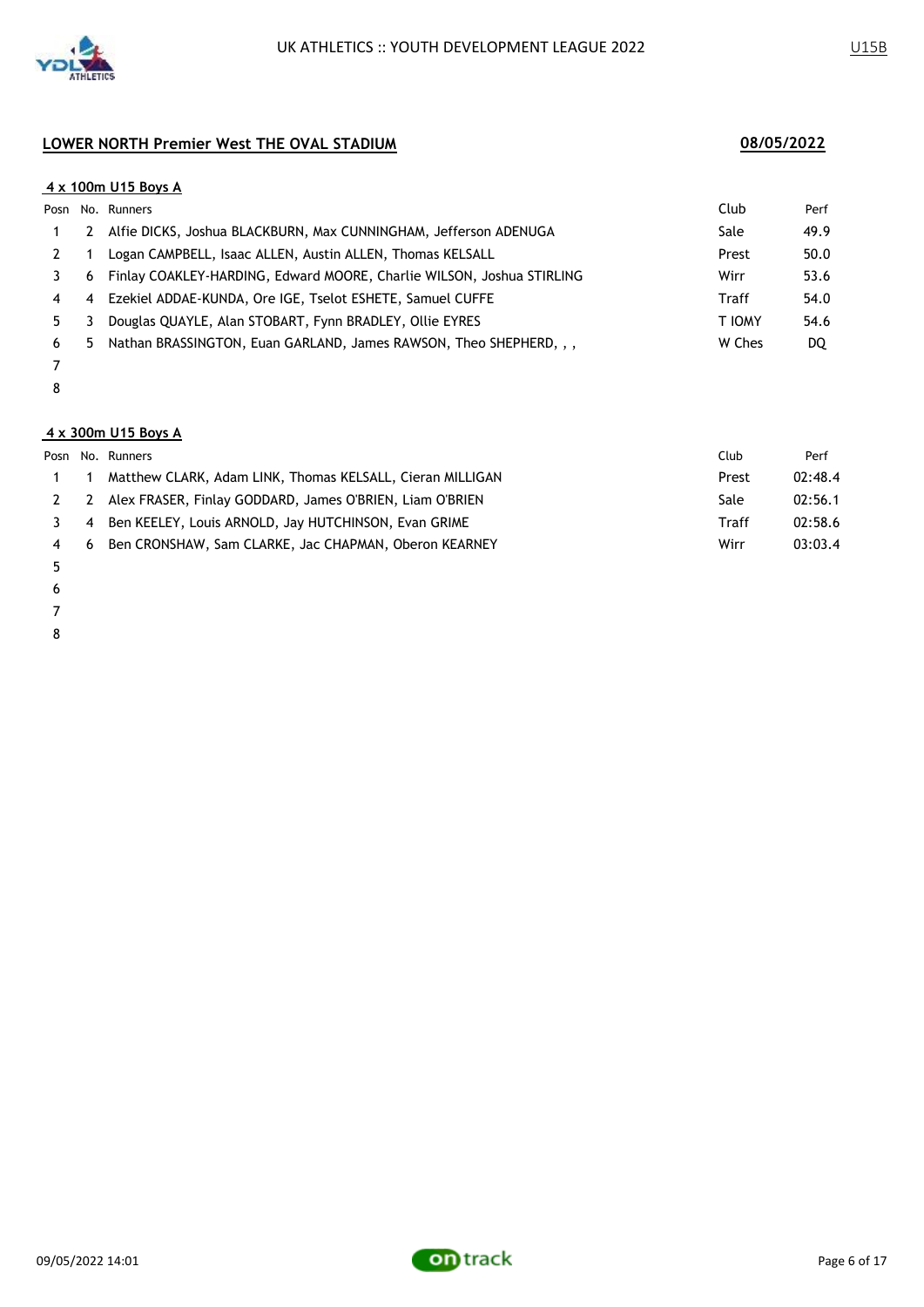**08/05/2022**

|      |                | 100m U15 Girls A            | Wind         | $-2.1$  |                |              |    | 100m U15 Girls B     | Wind         | $-1.5$ |                |
|------|----------------|-----------------------------|--------------|---------|----------------|--------------|----|----------------------|--------------|--------|----------------|
| Posn |                | No. Athlete                 | Club         | Perf    | <b>AAA</b>     | Posn         |    | No. Athlete          | Club         | Perf   | <b>AAA</b>     |
| 1    | 6              | Amelie BODIE                | Wirr         | 13.5    | $\overline{4}$ | 1            | 55 | Macey JONES          | W Ches       | 13.8   |                |
| 2    | 2              | Niamh RIDLER                | Sale         | 13.6    |                | 2            | 44 | <b>Grace AIMIUWU</b> | <b>Traff</b> | 13.9   |                |
| 3    | 4              | Tiffany NNAMDI-ORDUH        | Traff        | 13.7    |                | 3            | 66 | <b>Eleanor YOUNG</b> | Wirr         | 14.2   |                |
| 4    | 3              | Andrea ECOLANGO             | T IOMY       | 13.7    |                | 4            | 22 | Niamh DOLAN          | Sale         | 14.5   |                |
| 5    | 1              | Olivia RANKIN               | Prest        | 14.2    |                | 5            | 11 | Lucie DUCKETT        | Prest        | 15.1   |                |
| 6    | 5              | <b>Emily OWEN</b>           | W Ches       | 21.4    |                | 6            |    | 33 Hannah KERRUISH   | T IOMY       | 15.4   |                |
| 7    |                |                             |              |         |                | 7            |    |                      |              |        |                |
| 8    |                |                             |              |         |                | 8            |    |                      |              |        |                |
|      |                | 100m NS U15 Girls A         | Wind         | $-00.9$ |                |              |    | 100m NS U15 Girls B  | Wind         |        |                |
| Posn |                | No. Athlete                 | Club         | Perf    | <b>AAA</b>     |              |    | Posn No. Athlete     | Club         | Perf   | <b>AAA</b>     |
| 1    | 6              | <b>Charlotte HOWE</b>       | Wirr         | 14.2    |                | 1            |    |                      |              |        |                |
| 2    | 5              | Lara FIELDS                 | W Ches       | 14.2    |                | 2            |    |                      |              |        |                |
| 3    | 55             | Teresa ARVIDSSON            | W Ches       | 14.6    |                | 3            |    |                      |              |        |                |
| 4    | 11             | <b>Balin OJUMOBI</b>        | Prest        | 14.8    |                | 4            |    |                      |              |        |                |
| 5    | 1              | Lyra STRETCH                | Prest        | 15.1    |                | 5            |    |                      |              |        |                |
| 6    | 66             | Imogen WILSON               | Wirr         | 15.3    |                | 6            |    |                      |              |        |                |
| 7    |                |                             |              |         |                | 7            |    |                      |              |        |                |
| 8    |                |                             |              |         |                | 8            |    |                      |              |        |                |
|      |                | 200m U15 Girls A            | Wind         |         |                |              |    | 200m U15 Girls B     | Wind         |        |                |
| Posn |                | No. Athlete                 | Club         | Perf    | <b>AAA</b>     | Posn         |    | No. Athlete          | Club         | Perf   | <b>AAA</b>     |
| 1    | 6              | Ella BIBBY                  | Wirr         | 27.4    | $\overline{4}$ | $\mathbf{1}$ |    | 66 Amelie BODIE      | Wirr         | 28.1   |                |
| 2    | 4              | <b>Tiffany NNAMDI-ORDUH</b> | <b>Traff</b> | 27.7    | 4              | 2            | 22 | Niamh DOLAN          | Sale         | 29.1   |                |
| 3    | $\overline{2}$ | Niamh RIDLER                | Sale         | 28.6    |                | 3            | 55 | Lara FIELDS          | W Ches       | 29.2   |                |
| 4    | 5              | Macy BRETT                  | W Ches       | 28.7    |                | 4            | 33 | Andrea ECOLANGO      | T IOMY       | 29.6   |                |
| 5    | 3              | Lucy ORMSBY                 | T IOMY       | 29.6    |                | 5            | 44 | Sorcia KAJUE         | Traff        | 30.2   |                |
| 6    | 1              | Bettelin OJUMOBI            | Prest        | 31.7    |                | 6            | 11 | <b>Balin OJUMOBI</b> | Prest        | 32.9   |                |
| 7    |                |                             |              |         |                | 7            |    |                      |              |        |                |
| 8    |                |                             |              |         |                | 8            |    |                      |              |        |                |
|      |                | 300m U15 Girls A            |              |         |                |              |    | 300m U15 Girls B     |              |        |                |
|      |                | Posn No. Athlete            | Club         | Perf    | <b>AAA</b>     | Posn         |    | No. Athlete          | Club         | Perf   | <b>AAA</b>     |
| 1    | 4              | Ophelia JONES               | <b>Traff</b> | 41.5    | $\mathbf{1}$   | 1            |    | 66 Emily GREEN       | Wirr         | 44.1   | $\overline{3}$ |
| 2    | 6              | Ella BIBBY                  | Wirr         | 42.1    | $\mathbf{1}$   | 2            | 44 | Jasmine WRIGHT       | Traff        | 45.8   |                |
| 3    | 1              | Ava JONES                   | Prest        | 43.2    | $\overline{2}$ | 3            | 55 | Ruby PHILLIPS        | W Ches       | 46.1   |                |
| 4    | 5              | Sophie HASLAM               | W Ches       | 43.5    | 3              | 4            | 22 | Hannah SQUIBBS       | Sale         | 47.3   |                |
| 5    | $\mathbf{2}$   | <b>Madison HOLT</b>         | Sale         | 46.4    |                | 5            | 33 | Anwyn DAVIES         | T IOMY       | 48.1   |                |
| 6    | 3              | Lucy ORMSBY                 | T IOMY       | 47.5    |                | 6            | 11 | Lilly WASHINGTON     | Prest        | 48.9   |                |
|      |                |                             |              |         |                |              |    |                      |              |        |                |
| 7    |                |                             |              |         |                | 7            |    |                      |              |        |                |

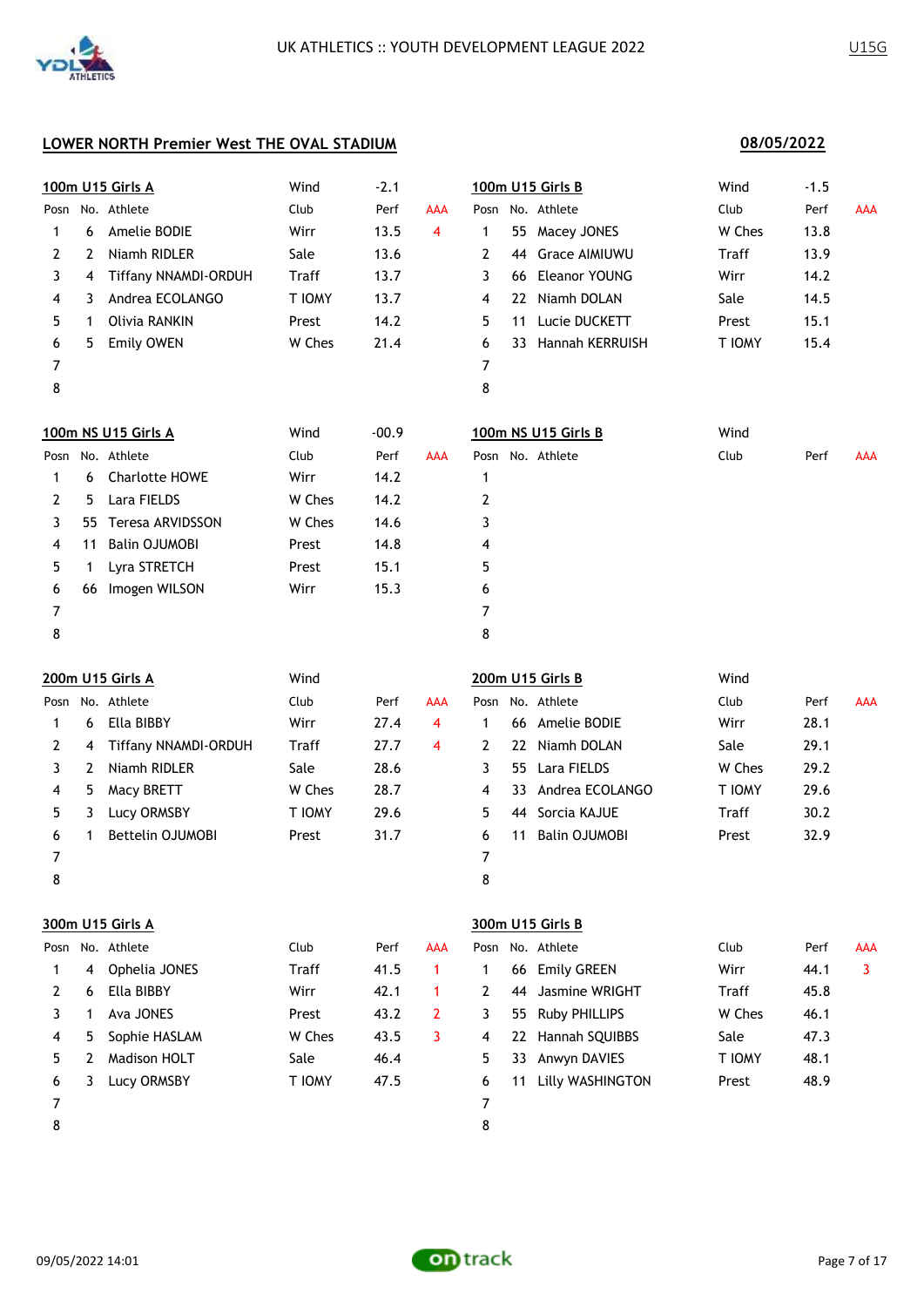|      | 800m U15 Girls A |                         |              |         |                |                | 800m U15 Girls B |                         |        |         |            |  |  |  |
|------|------------------|-------------------------|--------------|---------|----------------|----------------|------------------|-------------------------|--------|---------|------------|--|--|--|
| Posn |                  | No. Athlete             | Club         | Perf    | <b>AAA</b>     | Posn           |                  | No. Athlete             | Club   | Perf    | AAA        |  |  |  |
| 1    | 5                | Ruby PHILLIPS           | W Ches       | 02:21.6 | $\overline{2}$ | 1              | 55               | Sophie HASLAM           | W Ches | 02:31.2 |            |  |  |  |
| 2    | 1                | Ava JONES               | Prest        | 02:22.1 | 2              | 2              | 44               | Daisy ATKISS            | Traff  | 02:31.9 |            |  |  |  |
| 3    | 4                | Jasmine WRIGHT          | Traff        | 02:24.8 | 3              | 3              | 11               | Anna PILLING            | Prest  | 02:36.6 |            |  |  |  |
| 4    | 2                | Imogen HILL             | Sale         | 02:29.2 | 4              | 4              | 66               | Ella rose COWAN         | Wirr   | 02:39.6 |            |  |  |  |
| 5    | 6                | Hannah BREARTON         | Wirr         | 02:29.8 | 4              | 5              |                  | 33 Molly HINDS          | T IOMY | 02:43.6 |            |  |  |  |
| 6    | 3                | Anwyn DAVIES            | T IOMY       | 02:40.9 |                | 6              |                  |                         |        |         |            |  |  |  |
| 7    |                  |                         |              |         |                | 7              |                  |                         |        |         |            |  |  |  |
| 8    |                  |                         |              |         |                | 8              |                  |                         |        |         |            |  |  |  |
|      |                  | 800m NS U15 Girls A     |              |         |                |                |                  | 800m NS U15 Girls B     |        |         |            |  |  |  |
| Posn |                  | No. Athlete             | Club         | Perf    | AAA            | Posn           |                  | No. Athlete             | Club   | Perf    | AAA        |  |  |  |
| 1    | 44               | Sasha BARTALOTTA        | <b>Traff</b> | 02:28.3 |                | 1              |                  |                         |        |         |            |  |  |  |
| 2    | 4                | Isabella BACKHOUSE      | Traff        | 02:31.4 |                | $\overline{2}$ |                  |                         |        |         |            |  |  |  |
| 3    | 1                | Lilly WASHINGTON        | Prest        | 02:33.6 |                | 3              |                  |                         |        |         |            |  |  |  |
| 4    |                  |                         |              |         |                | 4              |                  |                         |        |         |            |  |  |  |
| 5    |                  |                         |              |         |                | 5              |                  |                         |        |         |            |  |  |  |
| 6    |                  |                         |              |         |                | 6              |                  |                         |        |         |            |  |  |  |
| 7    |                  |                         |              |         |                | $\overline{7}$ |                  |                         |        |         |            |  |  |  |
| 8    |                  |                         |              |         |                | 8              |                  |                         |        |         |            |  |  |  |
|      |                  | 1500m U15 Girls A       |              |         |                |                |                  | 1500m U15 Girls B       |        |         |            |  |  |  |
| Posn |                  | No. Athlete             | Club         | Perf    | <b>AAA</b>     | Posn           |                  | No. Athlete             | Club   | Perf    | AAA        |  |  |  |
| 1    | 6                | Megumi HOSHIKO          | Wirr         | 04:53.2 | 2              | 1              | 44               | Sophia NATION           | Traff  | 05:10.3 | 4          |  |  |  |
| 2    | 2                | <b>Isobel HALL</b>      | Sale         | 05:02.4 | 3              | 2              | 66               | Lucy SMOUT              | Wirr   | 05:35.5 |            |  |  |  |
| 3    | 5                | <b>Cosette WEARDEN</b>  | W Ches       | 05:02.6 | 3              | 3              | 1                | Natasha COOKE           | Prest  | 05:41.6 |            |  |  |  |
| 4    | 4                | Darcy SLATTERY          | Traff        | 05:04.6 | 4              | 4              | 22               | Amber WEBB              | Sale   | 05:47.8 |            |  |  |  |
| 5    | 11               | <b>Holly MOFFATT</b>    | Prest        | 05:41.6 |                | 5              | 33               | Kayleigh-dee CORRIN     | T IOMY | 06:16.7 |            |  |  |  |
| 6    | 3                | Summer CRAIG            | T IOMY       | 05:56.9 |                | 6              |                  |                         |        |         |            |  |  |  |
| 7    |                  |                         |              |         |                | 7              |                  |                         |        |         |            |  |  |  |
| 8    |                  |                         |              |         |                | 8              |                  |                         |        |         |            |  |  |  |
|      |                  | 75m Hurdles U15 Girls A | Wind         |         |                |                |                  | 75m Hurdles U15 Girls B | Wind   |         |            |  |  |  |
| Posn |                  | No. Athlete             | Club         | Perf    | <b>AAA</b>     |                |                  | Posn No. Athlete        | Club   | Perf    | <b>AAA</b> |  |  |  |
| 1    | $\overline{2}$   | Niamh DOLAN             | Sale         | 12.1    | $\overline{2}$ | 1              | 22               | Lily OLDALE             | Sale   | 13.6    |            |  |  |  |
| 2    | 5                | Macy BRETT              | W Ches       | 12.3    | 3              | $\overline{2}$ | 11               | Lyra STRETCH            | Prest  | 13.6    |            |  |  |  |
| 3    | 3                | Andrea ECOLANGO         | T IOMY       | 12.8    | 4              | 3              | 66               | Tomoko HOSHIKO          | Wirr   | 14.5    |            |  |  |  |
| 4    | 6                | Ella rose COWAN         | Wirr         | 13.6    |                | 4              | 33               | <b>Tegan THOMPSON</b>   | T IOMY | 15.2    |            |  |  |  |
| 5    | 1                | Lucie DUCKETT           | Prest        | 14.5    |                | 5              | 55               | Abigail MEYER           | W Ches | 15.3    |            |  |  |  |
| 6    | 4                | Martha MCCORMACK        | <b>Traff</b> | 17.5    |                | 6              | 44               | Sadie MCCORMACK         | Traff  | 18.4    |            |  |  |  |
| 7    |                  |                         |              |         |                | 7              |                  |                         |        |         |            |  |  |  |

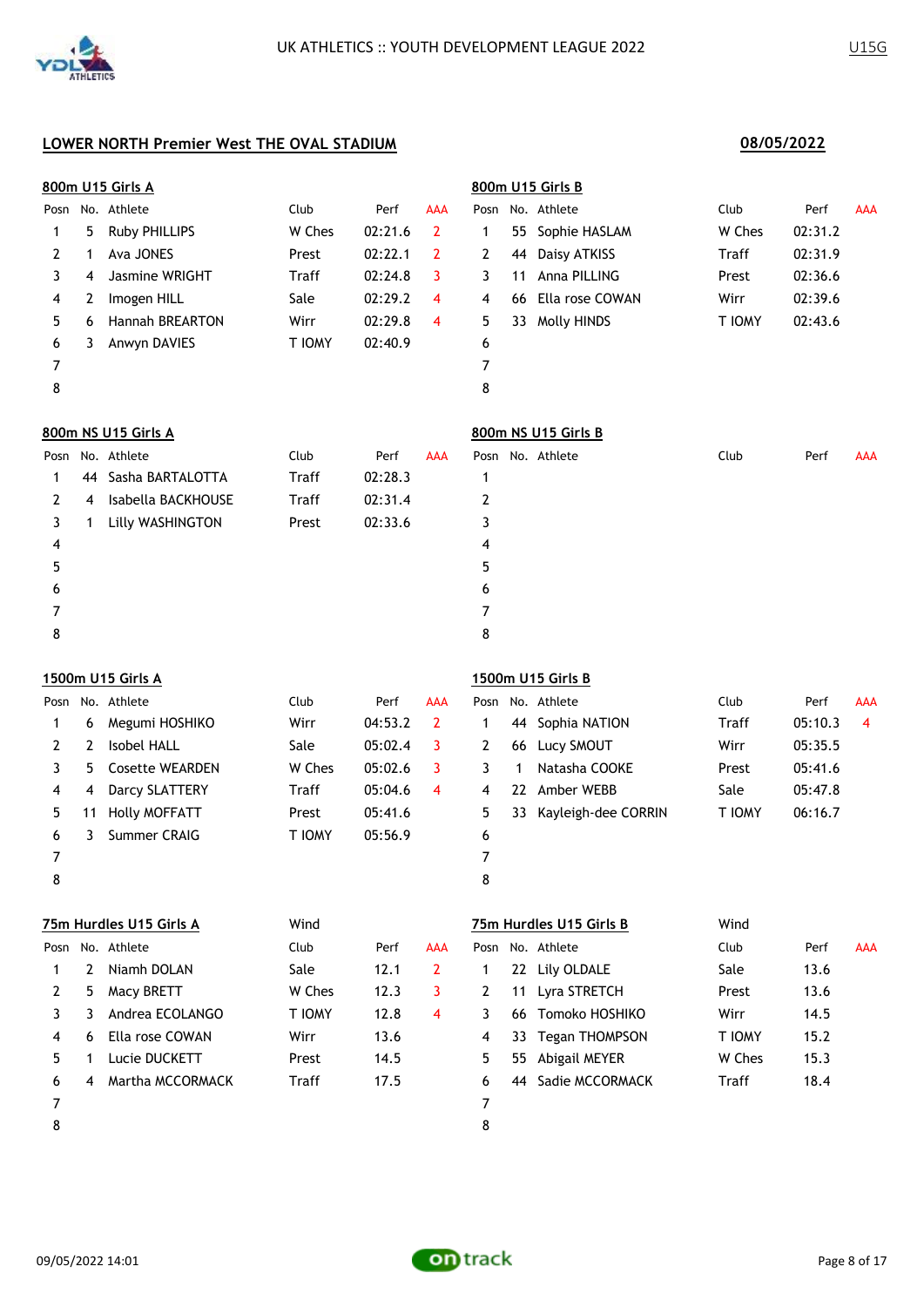|                       |   | Long Jump U15 Girls A        |               |      |            | Long Jump U15 Girls B |     |                              |        |      |            |  |
|-----------------------|---|------------------------------|---------------|------|------------|-----------------------|-----|------------------------------|--------|------|------------|--|
| Posn                  |   | Bib Athlete                  | Club          | Perf | <b>AAA</b> | Posn                  |     | Bib Athlete                  | Club   | Perf | <b>AAA</b> |  |
|                       | 6 | Zara OGEDENGBE               | Wirr          | 4.74 | 3          | 1                     | 33. | <b>Hannah KERRUISH</b>       | T IOMY | 4.0  |            |  |
| 2                     |   | <b>Annabel CUTTING</b>       | Prest         | 4.48 | 4          | $\mathbf{2}^{\prime}$ | 11  | Lucie DUCKETT                | Prest  | 3.82 |            |  |
| 3                     | 4 | Sorcia KAJUE                 | Traff         | 4.35 |            | 3                     | 55. | Teresa ARVIDSSON             | W Ches | 3.64 |            |  |
| 4                     | 3 | Lucy ORMSBY                  | T IOMY        | 4.28 |            | 4                     | 66  | Ella rose COWAN              | Wirr   | 3.30 |            |  |
| 5                     | 5 | Sophie HASLAM                | W Ches        | 4.09 |            | 5.                    | 44  | Sadie MCCORMACK              | Traff  | 2.73 |            |  |
| 6                     | 2 | Niamh RIDLER                 | Sale          | 3.98 |            | 6                     |     |                              |        |      |            |  |
| 7                     |   |                              |               |      |            | 7                     |     |                              |        |      |            |  |
| 8                     |   |                              |               |      |            | 8                     |     |                              |        |      |            |  |
|                       |   | <b>High Jump U15 Girls A</b> |               |      |            |                       |     | <b>High Jump U15 Girls B</b> |        |      |            |  |
| Posn                  |   | Bib Athlete                  | Club          | Perf | <b>AAA</b> | Posn                  | Bib | Athlete                      | Club   | Perf | <b>AAA</b> |  |
| 1                     | 3 | Tegan THOMPSON               | <b>T IOMY</b> | 1.45 | 4          | 1                     | 33  | <b>Beth YOUNG</b>            | T IOMY | 1.30 |            |  |
| $\mathbf{2}^{\prime}$ | 4 | <b>Grace AIMIUWU</b>         | Traff         | 1.45 | 4          | $\mathbf{2}^{\prime}$ |     | Mariella MAPSTONE            | Prest  | 1.25 |            |  |
| $3=$                  | 5 | <b>Charlotte AUSTIN</b>      | W Ches        | 1.35 |            | 3                     | 55. | Teresa ARVIDSSON             | W Ches | 1.20 |            |  |

|      | <u>High Jump U15 Girls A</u> |                       |              |      |     |      | High Jump U15 Girls B |                     |        |      |            |  |  |  |
|------|------------------------------|-----------------------|--------------|------|-----|------|-----------------------|---------------------|--------|------|------------|--|--|--|
| Posn |                              | Bib Athlete           | Club         | Perf | AAA | Posn |                       | Bib Athlete         | Club   | Perf | <b>AAA</b> |  |  |  |
|      | 3                            | <b>Tegan THOMPSON</b> | T IOMY       | 1.45 | 4   |      | 33                    | Beth YOUNG          | T IOMY | 1.30 |            |  |  |  |
|      | 4                            | Grace AIMIUWU         | <b>Traff</b> | 1.45 | 4   |      |                       | Mariella MAPSTONE   | Prest  | 1.25 |            |  |  |  |
| $3=$ | 5.                           | Charlotte AUSTIN      | W Ches       | 1.35 |     |      |                       | 55 Teresa ARVIDSSON | W Ches | 1.20 |            |  |  |  |
| $3=$ | 11                           | Lyra STRETCH          | Prest        | 1.35 |     | 4    | 6                     | Emily GREEN         | Wirr   | 1.20 |            |  |  |  |
|      |                              | 66 Lucy SMOUT         | Wirr         | 1.30 |     | 5.   |                       | 22 Imogen HILL      | Sale   | 1.15 |            |  |  |  |
| 6    |                              | Eleanor ROURKE        | Sale         | 1.30 |     | 6    | 44                    | Daisy ATKISS        | Traff  | x    |            |  |  |  |

| Pole Vault U15 Girls A |                     |        |      |     |      | Pole Vault U15 Girls B |               |        |      |            |  |  |  |
|------------------------|---------------------|--------|------|-----|------|------------------------|---------------|--------|------|------------|--|--|--|
|                        | Posn Bib Athlete    | Club   | Perf | AAA | Posn |                        | Bib Athlete   | Club   | Perf | <b>AAA</b> |  |  |  |
|                        | 1 3 Lucy CARTWRIGHT | f Iomy | 2.00 |     |      |                        | 33 Lara SMITH | T IOMY | 1.90 |            |  |  |  |
| - 6                    | Tomoko HOSHIKO      | Wirr   |      |     |      |                        |               |        |      |            |  |  |  |

|      |    | Shot U15 Girls A       |               |       |     | Shot U15 Girls B |    |                         |               |      |            |  |  |
|------|----|------------------------|---------------|-------|-----|------------------|----|-------------------------|---------------|------|------------|--|--|
| Posn |    | Bib Athlete            | Club          | Perf  | AAA | Posn             |    | Bib Athlete             | Club          | Perf | <b>AAA</b> |  |  |
|      | 6. | Zara OGEDENGBE         | Wirr          | 10.59 |     |                  |    | 66 Emily GREEN          | Wirr          | 7.21 |            |  |  |
|      | 5. | <b>Harriet WHEELER</b> | W Ches        | 9.08  | 3   |                  |    | 11 Eleanor NORRIS-JONES | Prest         | 7.14 |            |  |  |
|      |    | Lily OLDALE            | Sale          | 8.84  | 4   | 3.               |    | 22 Eleanor ROURKE       | Sale          | 7.03 |            |  |  |
| 4    | 3  | Chloe SCHOFIELD        | <b>T IOMY</b> | 8.67  | 4   | 4                |    | 33 Summer CRAIG         | <b>T IOMY</b> | 6.18 |            |  |  |
|      |    | Ella JOHNSON           | Prest         | 8.15  | 4   | 5.               | 44 | Martha MCCORMACK        | <b>Traff</b>  | 6.11 |            |  |  |
| 6    | 4  | Grace AIMIUWU          | Traff         | 7.93  |     | 6                |    | 55 Cosette WEARDEN      | W Ches        | 4.89 |            |  |  |
|      |    |                        |               |       |     |                  |    |                         |               |      |            |  |  |
| 8    |    |                        |               |       |     | 8                |    |                         |               |      |            |  |  |

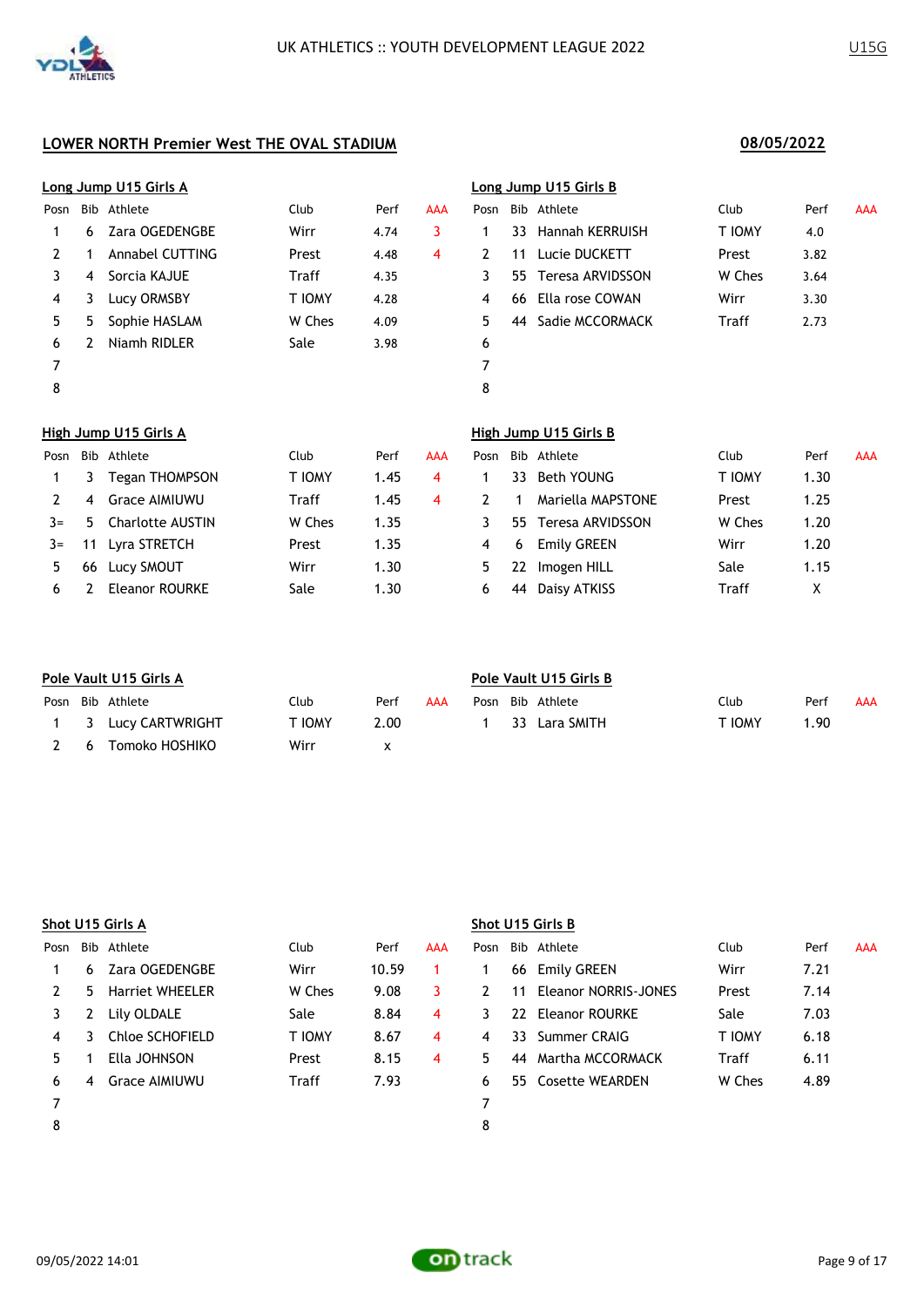|                     | Discus U15 Girls A |                             |               |       |            | Discus U15 Girls B  |    |                        |              |       |            |  |  |
|---------------------|--------------------|-----------------------------|---------------|-------|------------|---------------------|----|------------------------|--------------|-------|------------|--|--|
| Posn                |                    | Bib Athlete                 | Club          | Perf  | <b>AAA</b> | Posn                |    | Bib Athlete            | Club         | Perf  | <b>AAA</b> |  |  |
| 1                   | 6                  | Zara OGEDENGBE              | Wirr          | 28.19 |            | 1                   | 55 | <b>Harriet WHEELER</b> | W Ches       | 19.36 |            |  |  |
| 2                   | 5                  | Kara STOLL                  | W Ches        | 21.10 |            | $\mathbf{2}$        | 11 | Ella JOHNSON           | Prest        | 17.18 |            |  |  |
| 3                   | 3                  | Lucy CARTWRIGHT             | T IOMY        | 19.22 |            | 3                   | 33 | Tegan THOMPSON         | T IOMY       | 15.71 |            |  |  |
| 4                   | 1                  | <b>Eleanor NORRIS-JONES</b> | Prest         | 19.15 |            | 4                   | 66 | <b>Eleanor PETERS</b>  | Wirr         | 15.56 |            |  |  |
| 5                   | 44                 | <b>Tiffany NNAMDI-ORDUH</b> | Traff         | 14.21 |            | 5                   | 4  | Martha MCCORMACK       | <b>Traff</b> | 13.08 |            |  |  |
| 6                   | 2                  | <b>Eleanor ROURKE</b>       | Sale          | 12.42 |            | 6                   |    |                        |              |       |            |  |  |
| 7                   |                    |                             |               |       |            | $\overline{7}$      |    |                        |              |       |            |  |  |
| 8                   |                    |                             |               |       |            | 8                   |    |                        |              |       |            |  |  |
|                     | Hammer U15 Girls A |                             |               |       |            | Hammer U15 Girls B  |    |                        |              |       |            |  |  |
| Posn                |                    | Bib Athlete                 | Club          | Perf  | <b>AAA</b> | Posn                |    | Bib Athlete            | Club         | Perf  | AAA        |  |  |
| 1                   | 5.                 | Kara STOLL                  | W Ches        | 36.50 | 3          | 1                   | 66 | Victoria CLARKE        | Wirr         | 16.80 |            |  |  |
| 2                   | 6                  | <b>Eleanor PETERS</b>       | Wirr          | 34.41 | 3          | 2                   | 33 | Summer CRAIG           | T IOMY       | 12.96 |            |  |  |
| 3                   | 1                  | <b>Eleanor NORRIS-JONES</b> | Prest         | 20.92 |            | 3                   |    |                        |              |       |            |  |  |
| 4                   | 3                  | Chloe SCHOFIELD             | <b>T IOMY</b> | 20.64 |            | 4                   |    |                        |              |       |            |  |  |
| 5                   |                    |                             |               |       |            | 5                   |    |                        |              |       |            |  |  |
| 6                   |                    |                             |               |       |            | 6                   |    |                        |              |       |            |  |  |
| 7                   |                    |                             |               |       |            | 7                   |    |                        |              |       |            |  |  |
| 8<br>8              |                    |                             |               |       |            |                     |    |                        |              |       |            |  |  |
| Javelin U15 Girls A |                    |                             |               |       |            | Javelin U15 Girls B |    |                        |              |       |            |  |  |
|                     |                    |                             |               |       |            |                     |    |                        |              |       |            |  |  |

| Posn |    | Bib Athlete            | Club          | Perf  | AAA | Posn |     | Bib Athlete        | Club          | Perf  | <b>AAA</b> |
|------|----|------------------------|---------------|-------|-----|------|-----|--------------------|---------------|-------|------------|
|      | 5. | <b>Harriet WHEELER</b> | W Ches        | 39.89 |     |      |     | 33 Chloe SCHOFIELD | <b>T IOMY</b> | 17.86 |            |
| 2    | 2  | Lily OLDALE            | Sale          | 37.48 |     |      | 11  | Olivia RANKIN      | Prest         | 10.26 |            |
|      |    | Sophia INCE            | Prest         | 30.14 |     |      | 55  | Macey JONES        | W Ches        | 8.94  |            |
| 4    |    | <b>Lucy CARTWRIGHT</b> | <b>T IOMY</b> | 24.15 | 4   | 4    | -66 | Mia BARRETT        | Wirr          | 7.33  |            |
|      | 6  | Tomoko HOSHIKO         | Wirr          | 16.21 |     | 5.   | 44  | Sadie MCCORMACK    | Traff         | Χ     |            |
| 6    | 4  | Sorcia KAJUE           | Traff         | 6.39  |     | 6    |     |                    |               |       |            |
|      |    |                        |               |       |     |      |     |                    |               |       |            |

|              | osn Bib Athlete?   | Club   | Perf  | <b>AAA</b> |
|--------------|--------------------|--------|-------|------------|
| $\mathbf{1}$ | 33 Chloe SCHOFIELD | T IOMY | 17.86 |            |
| 2            | 11 Olivia RANKIN   | Prest  | 10.26 |            |
| 3            | 55 Macey JONES     | W Ches | 8.94  |            |
| 4            | 66 Mia BARRETT     | Wirr   | 7.33  |            |
| 5            | 44 Sadie MCCORMACK | Traff  | x     |            |
| 6            |                    |        |       |            |

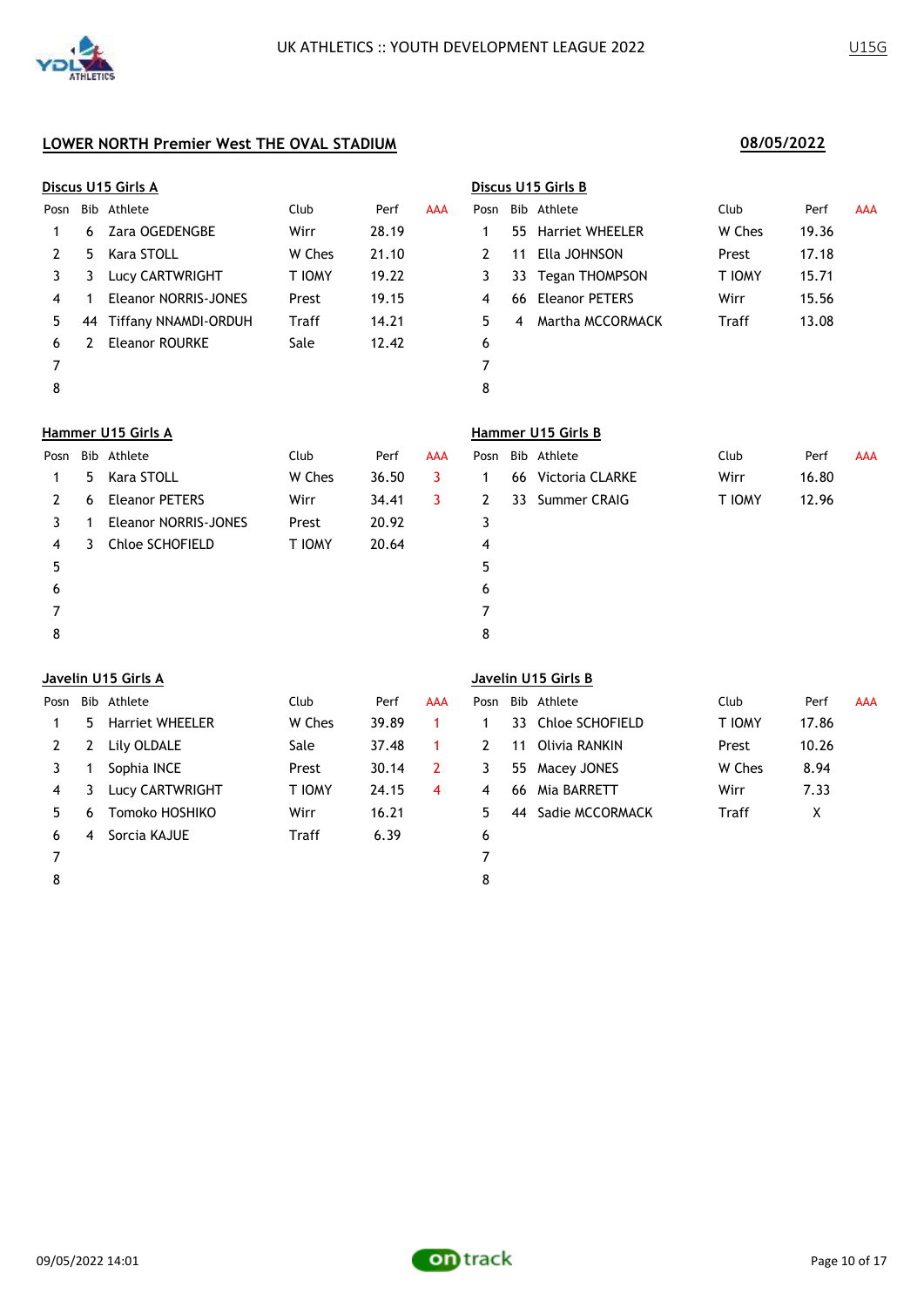

### **4 x 100m U15 Girls A**

|    |   | Posn No. Runners                                                   | Club   | Perf |
|----|---|--------------------------------------------------------------------|--------|------|
|    |   | 5 Emily OWEN, Macy BRETT, Macey JONES, Lara FIELDS                 | W Ches | 51.7 |
|    | 6 | Eleanor YOUNG, Ella BIBBY, Charlotte HOWE, Amelie BODIE            | Wirr   | 52.1 |
|    | 4 | Sorcia KAJUE, Grace AIMIUWU, Ophelia JONES, Tiffany NNAMDI-ORDUH   | Traff  | 52.6 |
| 4  | 2 | Niamh DOLAN, Niamh RIDLER, Lily OLDALE, Madison HOLT               | Sale   | 53.8 |
| 5. | 3 | Tegan THOMPSON, Summer CRAIG, Hannah KERRUISH, Andrea ECOLANGO     | T IOMY | 56.8 |
| 6  |   | Balin OJUMOBI, Olivia RANKIN, Lucie DUCKETT, Bettelin OJUMOBI, , , | Prest  | 56.9 |
|    |   |                                                                    |        |      |

# 

### **4 x 300m U15 Girls A**

|                |    | Posn No. Runners                                                    | Club   | Perf    |
|----------------|----|---------------------------------------------------------------------|--------|---------|
|                | 4  | Sasha BARTALOTTA, Isabella BACKHOUSE, Jasmine WRIGHT, Ophelia JONES | Traff  | 03:03.0 |
|                | 5. | Sophie HASLAM, Lara FIELDS, Ruby PHILLIPS, Macy BRETT               | W Ches | 03:03.7 |
|                | 6  | Megumi HOSHIKO, Hannah BREARTON, Emily GREEN, Emily SPEEDIE         | Wirr   | 03:08.8 |
| $\overline{4}$ |    | Lilly WASHINGTON, Holly MOFFATT, Olivia RANKIN, Anna PILLING        | Prest  | 03:17.1 |
| 5.             |    | Hannah SQUIBBS, Imogen HILL, Madison HOLT, Isobel HALL, , ,         | Sale   | 03:17.7 |
| 6              | 3  | Kayleigh-dee CORRIN, Lucy ORMSBY, Molly HINDS, Anwyn DAVIES, , ,    | T IOMY | 03:21.3 |
|                |    |                                                                     |        |         |

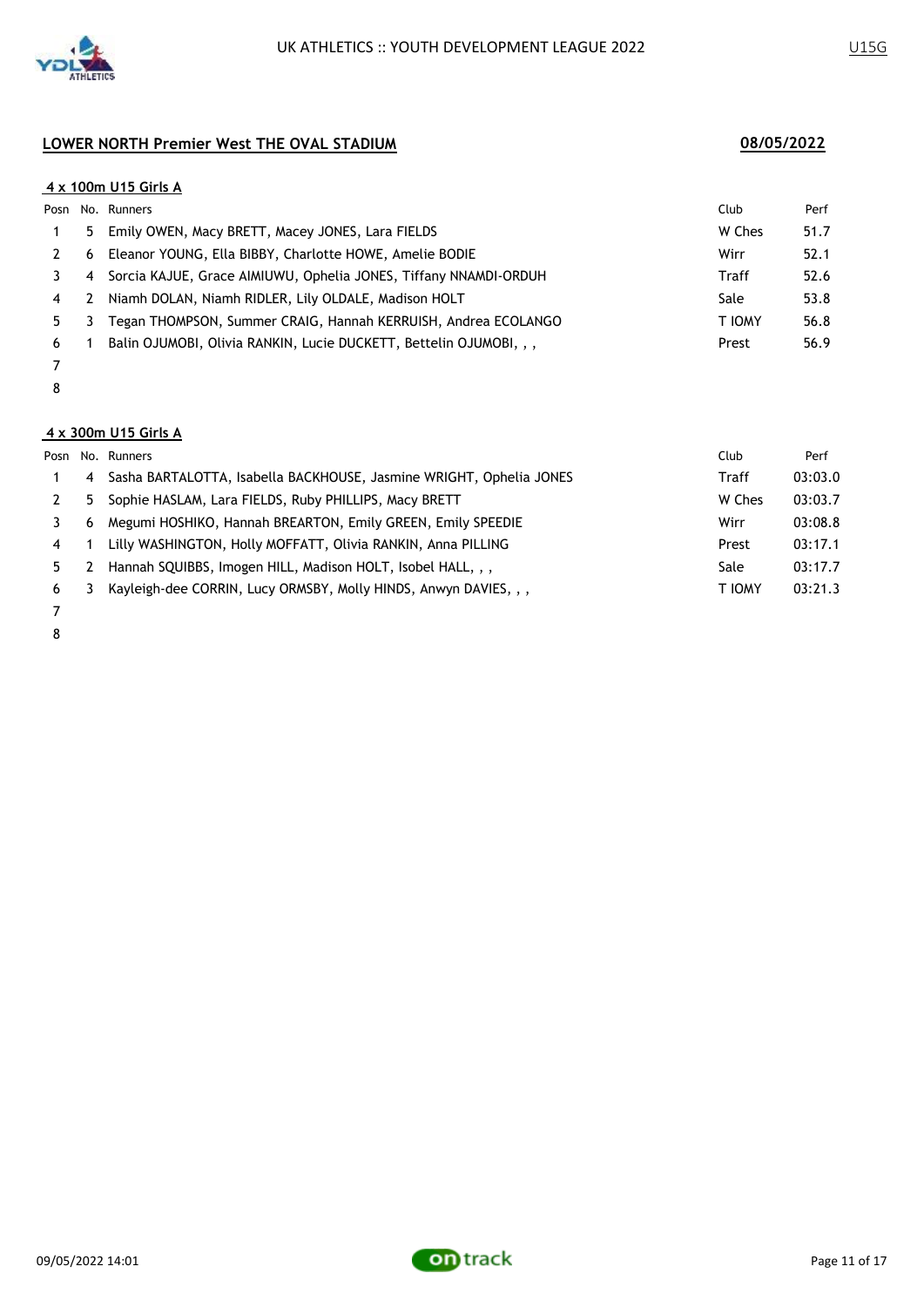|      |                | 75m U13 Boys A        | Wind         | $-1.2$  |                |                |    | 75m U13 Boys B        | Wind   | $-1.4$  |            |
|------|----------------|-----------------------|--------------|---------|----------------|----------------|----|-----------------------|--------|---------|------------|
| Posn |                | No. Athlete           | Club         | Perf    | AAA            |                |    | Posn No. Athlete      | Club   | Perf    | <b>AAA</b> |
| 1    | 4              | <b>Philip SHARP</b>   | Traff        | 10.5    | 3              | 1              |    | 44 Anthony LEE        | Traff  | 11.2    |            |
| 2    | 2              | Matthew ADENUGA       | Sale         | 10.6    | $\overline{4}$ | $\mathbf{2}$   | 22 | Kieran STAFFORD       | Sale   | 11.7    |            |
| 3    | 6              | Leo MCDERMOTT         | Wirr         | 11.2    |                | 3              | 11 | Samuel RIDGWAY        | Prest  | 11.7    |            |
| 4    | 3              | Donovan SKILLICORN    | T IOMY       | 11.4    |                | 4              | 66 | Jay HUSAIN            | Wirr   | 12.0    |            |
| 5    | 1              | <b>Beau INCE</b>      | Prest        | 13.2    |                | 5              | 33 | James JELSKI          | T IOMY | 12.5    |            |
| 6    | 5.             | George GRIMSDITCH     | W Ches       | 13.3    |                | 6              |    |                       |        |         |            |
| 7    |                |                       |              |         |                | 7              |    |                       |        |         |            |
| 8    |                |                       |              |         |                | 8              |    |                       |        |         |            |
|      |                | 75m NS U13 Boys A     | Wind         | $-00.9$ |                |                |    | 75m NS U13 Boys B     | Wind   |         |            |
| Posn |                | No. Athlete           | Club         | Perf    |                | Posn           |    | No. Athlete           | Club   | Perf    | <b>AAA</b> |
| 1    | $\overline{2}$ |                       | Sale         | 12.0    |                | 1              |    |                       |        |         |            |
| 2    | 44             |                       | Traff        | 12.5    |                | 2              |    |                       |        |         |            |
| 3    | 5              | Noah BOOTH            | W Ches       | 12.8    |                | 3              |    |                       |        |         |            |
| 4    | 11             |                       | Prest        | 14.1    |                | 4              |    |                       |        |         |            |
| 5    |                |                       |              |         |                | 5              |    |                       |        |         |            |
| 6    |                |                       |              |         |                | 6              |    |                       |        |         |            |
| 7    |                |                       |              |         |                | 7              |    |                       |        |         |            |
| 8    |                |                       |              |         |                | 8              |    |                       |        |         |            |
|      |                | 150m U13 Boys A       | Wind         |         |                |                |    | 150m U13 Boys B       | Wind   |         |            |
|      |                | Posn No. Athlete      | Club         | Perf    | AAA            |                |    | Posn No. Athlete      | Club   | Perf    | <b>AAA</b> |
| 1    | 4              | <b>Philip SHARP</b>   | Traff        | 21.1    | 4              | $\mathbf{1}$   |    | 22 Matthew ADENUGA    | Sale   | 21.2    | 4          |
| 2    | 2              | <b>Oliver HOWELL</b>  | Sale         | 22.1    |                | $\overline{2}$ | 44 | Anthony LEE           | Traff  | 21.5    | 4          |
| 3    | 6              | Leo MCDERMOTT         | Wirr         | 22.7    |                | 3              | 66 | Anthony THURLING      | Wirr   | 22.4    |            |
| 4    | 5              | <b>Ellis WILLIAMS</b> | W Ches       | 23.1    |                | 4              | 11 | <b>Tomas MILLIGAN</b> | Prest  | 24.0    |            |
| 5    | 1              | <b>Beau INCE</b>      | Prest        | 24.4    |                | 5              | 55 | Dylan GLEDHILL        | W Ches | 24.4    |            |
| 6    | 3              | Ffinlo THOMAS         | T IOMY       | 24.5    |                | 6              | 33 | James JELSKI          | T IOMY | 27.7    |            |
| 7    |                |                       |              |         |                | 7              |    |                       |        |         |            |
| 8    |                |                       |              |         |                | 8              |    |                       |        |         |            |
|      |                | 800m U13 Boys A       |              |         |                |                |    | 800m U13 Boys B       |        |         |            |
|      |                | Posn No. Athlete      | Club         | Perf    | AAA            | Posn           |    | No. Athlete           | Club   | Perf    | <b>AAA</b> |
| 1    | 6              | Michael PHELAN        | Wirr         | 02:26.9 | 3              | 1              | 33 | Zac WOODWARD          | T IOMY | 02:38.2 |            |
| 2    | 2              | <b>Oliver HOWELL</b>  | Sale         | 02:33.8 | 4              | 2              | 44 | <b>Ryley HOLDEN</b>   | Traff  | 02:38.8 |            |
| 3    | 1              | Lewis NELSON          | Prest        | 02:33.9 | 4              | 3              | 66 | Lukas COOKE           | Wirr   | 02:43.9 |            |
| 4    | 3              | Liam BLAKE            | T IOMY       | 02:35.0 |                | 4              | 22 | Jake HARRISON         | Sale   | 02:44.4 |            |
| 5    | 4              | Flynn SLATTERY        | <b>Traff</b> | 02:39.3 |                | 5              | 11 | Lucas COOKE           | Prest  | 02:49.2 |            |
| 6    | 5.             | Harry MCKENNA         | W Ches       | 02:55.8 |                | 6              |    | 55 William RAWSON     | W Ches | 02:56.0 |            |

8



7

**08/05/2022**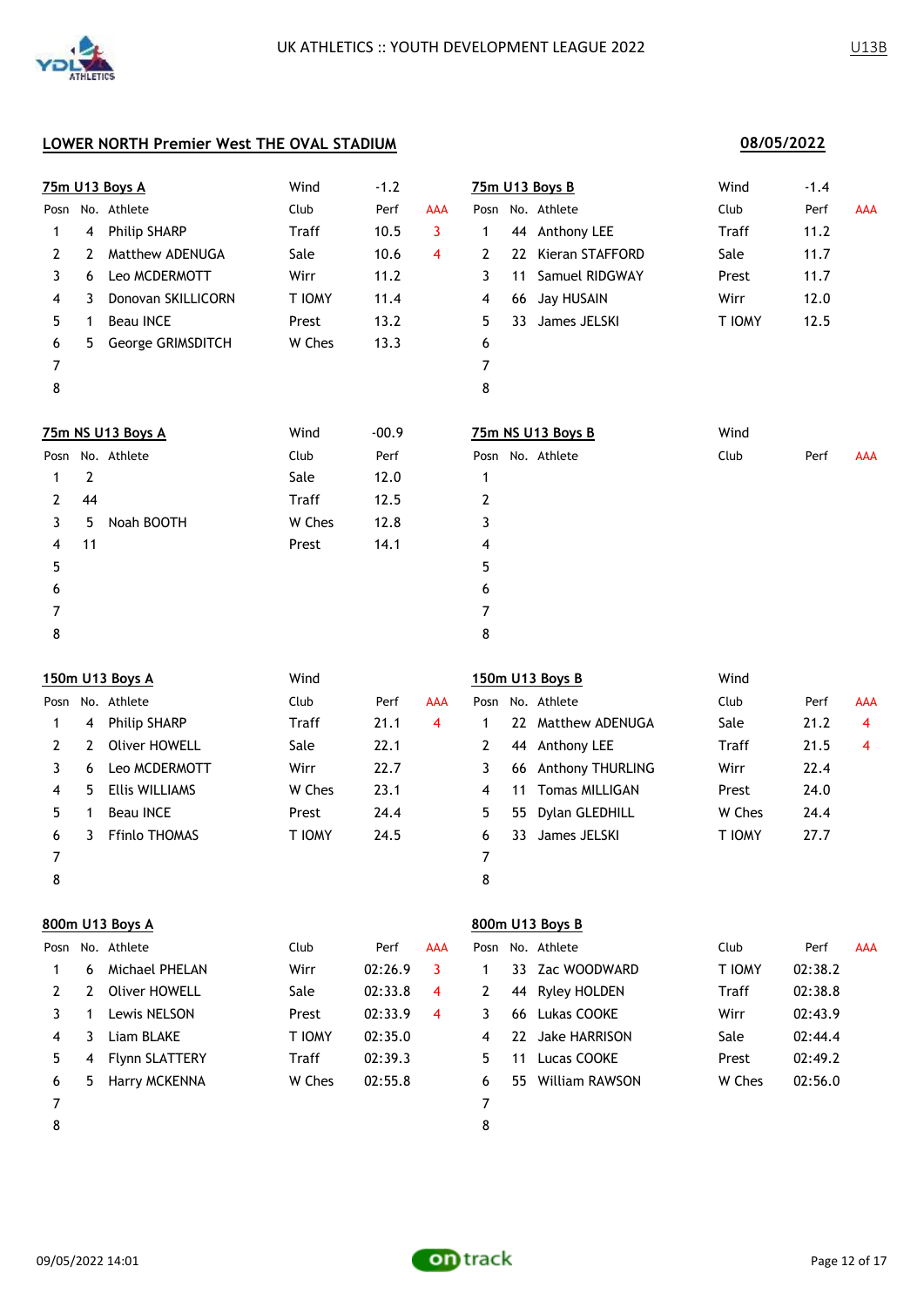| 800m NS U13 Boys A |                |                        |              |         |            | 800m NS U13 Boys B |     |                               |               |            |            |
|--------------------|----------------|------------------------|--------------|---------|------------|--------------------|-----|-------------------------------|---------------|------------|------------|
| Posn               |                | No. Athlete            | Club         | Perf    | <b>AAA</b> |                    |     | Posn No. Athlete              | Club          | Perf       | <b>AAA</b> |
| 1                  | 44             |                        | Traff        | 02:37.7 |            | 1                  |     |                               |               |            |            |
| 2                  | 66             | <b>Finlay MARSDEN</b>  | Wirr         | 02:38.7 |            | 2                  |     |                               |               |            |            |
| 3                  | 6              | <b>Isaac ROBERTS</b>   | Wirr         | 02:42.2 |            | 3                  |     |                               |               |            |            |
| 4                  |                |                        |              |         |            | 4                  |     |                               |               |            |            |
| 5                  |                |                        |              |         |            | 5                  |     |                               |               |            |            |
| 6                  |                |                        |              |         |            | 6                  |     |                               |               |            |            |
| 7                  |                |                        |              |         |            | 7                  |     |                               |               |            |            |
| 8                  |                |                        |              |         |            | 8                  |     |                               |               |            |            |
|                    |                | 1200m U13 Boys A       |              |         |            |                    |     | 1200m U13 Boys B              |               |            |            |
| Posn               |                | No. Athlete            | Club         | Perf    |            |                    |     | Posn No. Athlete              | Club          | Perf       |            |
| 1                  | $\overline{2}$ | Daniel OAKES           | Sale         | 03:48.8 |            | 1                  | 66  | Joshua HATTON                 | Wirr          | 04:00.3    |            |
| 2                  | 3              | <b>Harry STENNETT</b>  | T IOMY       | 03:53.0 |            | 2                  |     | 22 Ed SPARK                   | Sale          | 04:04.6    |            |
| 3                  | 6              | Malachi HARTY          | Wirr         | 03:56.2 |            | 3                  | 4   | <b>Edward FIGGINS-BARRETT</b> | Traff         | 04:15.2    |            |
| 4                  | 44             | <b>Adrian WHITE</b>    | <b>Traff</b> | 04:03.3 |            | 4                  | 11  | Louis GILDEA                  | Prest         | 04:25.5    |            |
| 5                  | 1              | Samuel RIDGWAY         | Prest        | 04:03.6 |            | 5                  | 33  | <b>Timothy PERRY</b>          | T IOMY        | 04:25.7    |            |
| 6                  | 5              | Dylan GLEDHILL         | W Ches       | 04:35.4 |            | 6                  | 55. | George GRIMSDITCH             | W Ches        | 04:36.9    |            |
| 7                  |                |                        |              |         |            | 7                  |     |                               |               |            |            |
| 8                  |                |                        |              |         |            | 8                  |     |                               |               |            |            |
|                    |                | 75m Hurdles U13 Boys A | Wind         |         |            |                    |     | 75m Hurdles U13 Boys B        | Wind          |            |            |
| Posn               |                | No. Athlete            | Club         | Perf    | <b>AAA</b> |                    |     | Posn No. Athlete              | Club          | Perf       | <b>AAA</b> |
| 1                  | 6              | Ned HERDMAN            | Wirr         | 14.7    |            | 1                  |     | 66 Anthony THURLING           | Wirr          | 15.1       | 4          |
| 2                  | 3              | Donovan SKILLICORN     | T IOMY       | 15.5    |            | 2                  | 55  | Harry MCKENNA                 | W Ches        | 16.5       |            |
| 3                  | 5.             | <b>Ellis WILLIAMS</b>  | W Ches       | 15.6    |            | 3                  | 11  | <b>Beau INCE</b>              | Prest         | 16.6       |            |
| 4                  | 2              | Daniel WELLS           | Sale         | 16.4    |            | 4                  | 33  | <b>Troy TURNER</b>            | <b>T IOMY</b> | 18.5       |            |
| 5                  | 4              | Joseph ROWLAND         | <b>Traff</b> | 18.2    |            | 5                  | 44  | Michael KEMP                  | Traff         | <b>DNF</b> |            |
| 6                  |                |                        |              |         |            | 6                  |     |                               |               |            |            |
| 7                  |                |                        |              |         |            | 7                  |     |                               |               |            |            |
| 8                  | 8              |                        |              |         |            | 8                  |     |                               |               |            |            |
|                    |                | Long Jump U13 Boys A   |              |         |            |                    |     | Long Jump U13 Boys B          |               |            |            |
| Posn               |                | Bib Athlete            | Club         | Perf    | <b>AAA</b> | Posn               |     | Bib Athlete                   | Club          | Perf       | AAA        |
| 1                  | 6              | Leo MCDERMOTT          | Wirr         | 3.90    |            | 1                  | 66  | <b>Finlay MARSDEN</b>         | Wirr          | 3.68       |            |
| 2                  | 2              | Daniel WELLS           | Sale         | 3.76    |            | 2                  | 22  | <b>Oliver HOWELL</b>          | Sale          | 3.51       |            |
| 3                  | 33             | Zac WOODWARD           | T IOMY       | 3.66    |            | 3                  | 3   | Liam BLAKE                    | T IOMY        | 3.49       |            |
| 4                  | 11             | Louis GILDEA           | Prest        | 3.62    |            | 4                  | 1   | <b>Oliver DELANEY</b>         | Prest         | 3.32       |            |
| 5                  | 55             | Dylan GLEDHILL         | W Ches       | 3.36    |            | 5                  | 5   | <b>Ellis WILLIAMS</b>         | W Ches        | 3.23       |            |
| 6                  | 4              | <b>Philip SHARP</b>    | Traff        | 3.10    |            | 6                  | 44  | Joseph ROWLAND                | <b>Traff</b>  | 2.91       |            |
| 7                  |                |                        |              |         |            | 7                  |     |                               |               |            |            |

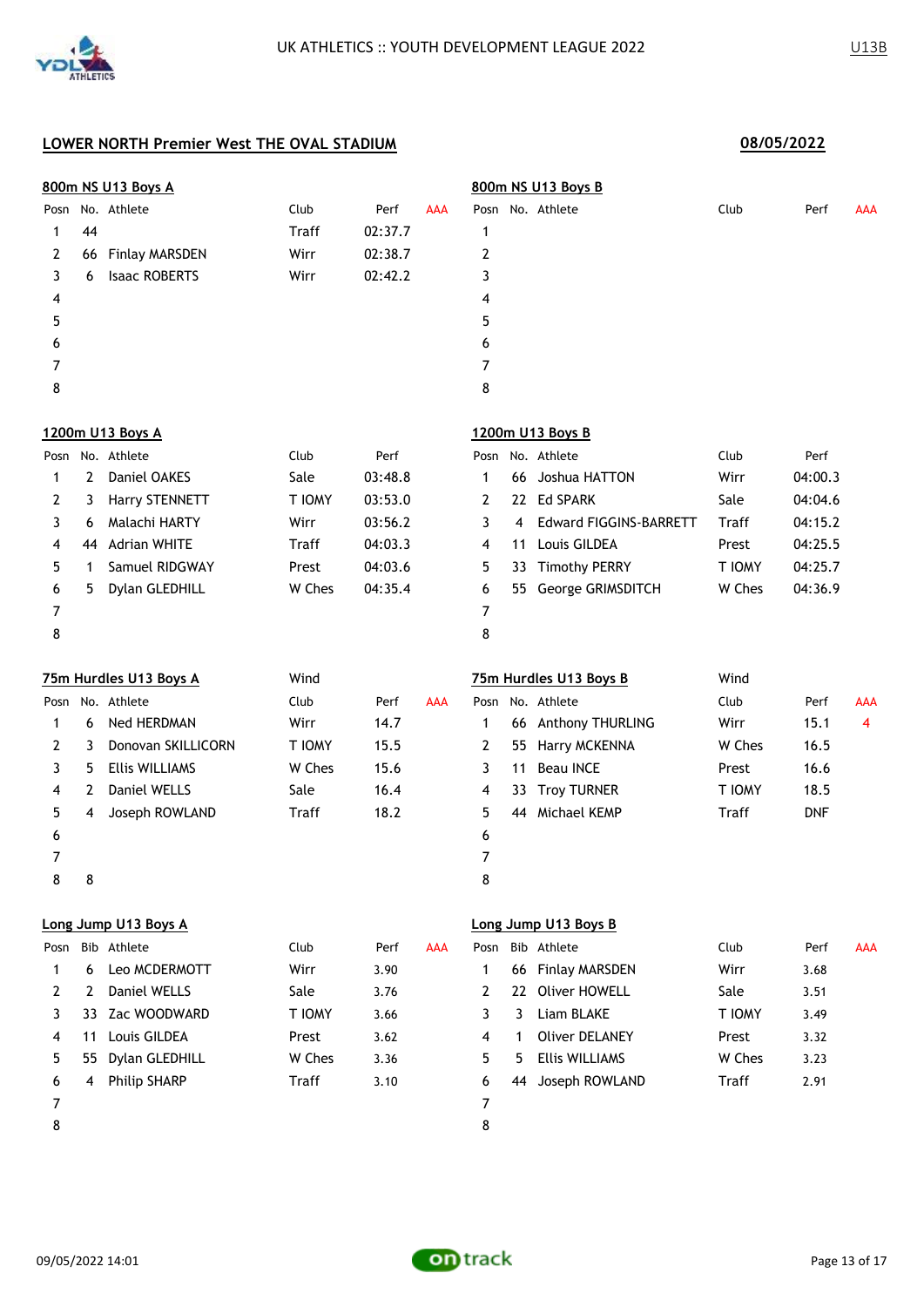|      |    | High Jump U13 Boys A |        |      |     | High Jump U13 Boys B |     |                    |        |      |  |  |
|------|----|----------------------|--------|------|-----|----------------------|-----|--------------------|--------|------|--|--|
| Posn |    | Bib Athlete          | Club   | Perf | AAA | Posn                 |     | Bib Athlete        | Club   | Perf |  |  |
|      | 66 | Malachi HARTY        | Wirr   | 1.25 |     |                      |     | 22 Isaac ROURKE    | Sale   | 1.20 |  |  |
|      |    | Daniel OAKES         | Sale   | 1.20 |     |                      | -6  | Michael PHELAN     | Wirr   | 1.20 |  |  |
|      | 4  | Benjamin HOSFORD     | Traff  | 1.20 |     |                      | 33. | Donovan SKILLICORN | T IOMY | 1.15 |  |  |
| 4    | 5. | Harry MCKENNA        | W Ches | 1.15 |     | 4                    | 44  | Thomas ARON        | Traff  | 1.05 |  |  |
| 5.   |    | Liam BLAKE           | T IOMY | 1.15 |     |                      |     |                    |        |      |  |  |
| 6    |    | Sahil HUSSAIN        | Prest  | х    |     |                      |     |                    |        |      |  |  |

|      | High Jump U13 Boys A |                  |         |      |            |      |     | High Jump U13 Boys B |        |      |     |  |  |  |  |  |
|------|----------------------|------------------|---------|------|------------|------|-----|----------------------|--------|------|-----|--|--|--|--|--|
| Posn |                      | Bib Athlete      | Club    | Perf | <b>AAA</b> | Posn |     | Bib Athlete          | Club   | Perf | AAA |  |  |  |  |  |
|      |                      | 66 Malachi HARTY | Wirr    | 1.25 |            |      |     | 22 Isaac ROURKE      | Sale   | 1.20 |     |  |  |  |  |  |
|      |                      | Daniel OAKES     | Sale    | 1.20 |            |      | 6   | Michael PHELAN       | Wirr   | 1.20 |     |  |  |  |  |  |
| 3    | 4                    | Benjamin HOSFORD | Traff   | 1.20 |            |      | 33. | Donovan SKILLICORN   | T IOMY | 1.15 |     |  |  |  |  |  |
| 4    | b.                   | Harry MCKENNA    | W Ches  | 1.15 |            |      | 44  | Thomas ARON          | Traff  | 1.05 |     |  |  |  |  |  |
|      |                      | ___________      | _______ |      |            |      |     |                      |        |      |     |  |  |  |  |  |

|      |    | Shot U13 Boys A       |        |      |            |      |    | Shot U13 Boys B     |        |      |            |
|------|----|-----------------------|--------|------|------------|------|----|---------------------|--------|------|------------|
| Posn |    | Bib Athlete           | Club   | Perf | <b>AAA</b> | Posn |    | Bib Athlete         | Club   | Perf | <b>AAA</b> |
|      |    | <b>Oliver DELANEY</b> | Prest  | 8.32 | 3          |      | 66 | Ethan EVANS         | Wirr   | 5.55 |            |
| 2    | 6  | Jonathan KAY          | Wirr   | 6.74 |            | 2    | 22 | <b>Isaac ROURKE</b> | Sale   | 5.34 |            |
| 3.   | 3  | Zac WOODWARD          | T IOMY | 6.10 |            | 3    | 33 | <b>Troy TURNER</b>  | T IOMY | 4.95 |            |
| 4    |    | Daniel OAKES          | Sale   | 5.42 |            | 4    | 11 | Sahil HUSSAIN       | Prest  | 3.93 |            |
| 5.   | 4  | Joseph ROWLAND        | Traff  | 4.70 |            | 5    |    |                     |        |      |            |
| 6    | 5. | George GRIMSDITCH     | W Ches | 4.05 |            | 6    |    |                     |        |      |            |
|      |    |                       |        |      |            | 7    |    |                     |        |      |            |
| 8    |    |                       |        |      |            | 8    |    |                     |        |      |            |

# **Javelin U13 Boys A Javelin U13 Boys B** Posn Bib Athlete Club Perf AAA Posn Bib Athlete Club Perf AAA 5 William RAWSON W Ches 26.63 3 1 4 Anthony LEE Traff 16.04 6 Malachi HARTY Wirr 24.19 4 2 11 Oliver DELANEY Prest 15.74 3 33 Ffinlo THOMAS T IOMY 18.23 3 3 Timothy PERRY T IOMY 14.78 1 Lucas COOKE Prest 17.85 4 66 Louie KELLETT Wirr 13.05 5 44 Benjamin HOSFORD Traff 16.21 5 22 Isaac ROURKE Sale 7.40 2 Kieran STAFFORD Sale 12.15 6 7 8

### **4 x 100m U13 Boys A**

|              |   | Posn No. Runners                                                        | Club          | Perf |
|--------------|---|-------------------------------------------------------------------------|---------------|------|
| $\mathbf{1}$ | 2 | Oliver HOWELL, Matthew ADENUGA, Isaac ROURKE, Kieran STAFFORD           | Sale          | 57.1 |
|              | 6 | Ned HERDMAN, Jay HUSAIN, Finlay MARSDEN, Leo MCDERMOTT                  | Wirr          | 58.0 |
|              | 4 | Joseph ROWLAND, Anthony LEE, Benjamin HOSFORD, Philip SHARP             | <b>Traff</b>  | 59.1 |
| 4            |   | Oliver DELANEY, Beau INCE, Samuel RIDGWAY, Sahil HUSSAIN                | Prest         | 59.7 |
| 5.           | 3 | Ffinlo THOMAS, Donovan SKILLICORN, Timothy PERRY, James JELSKI, , ,     | <b>T IOMY</b> | 60.9 |
| 6            |   | 5 Harry MCKENNA, Ellis WILLIAMS, George GRIMSDITCH, Dylan GLEDHILL, , , | W Ches        | 65.7 |
|              |   |                                                                         |               |      |

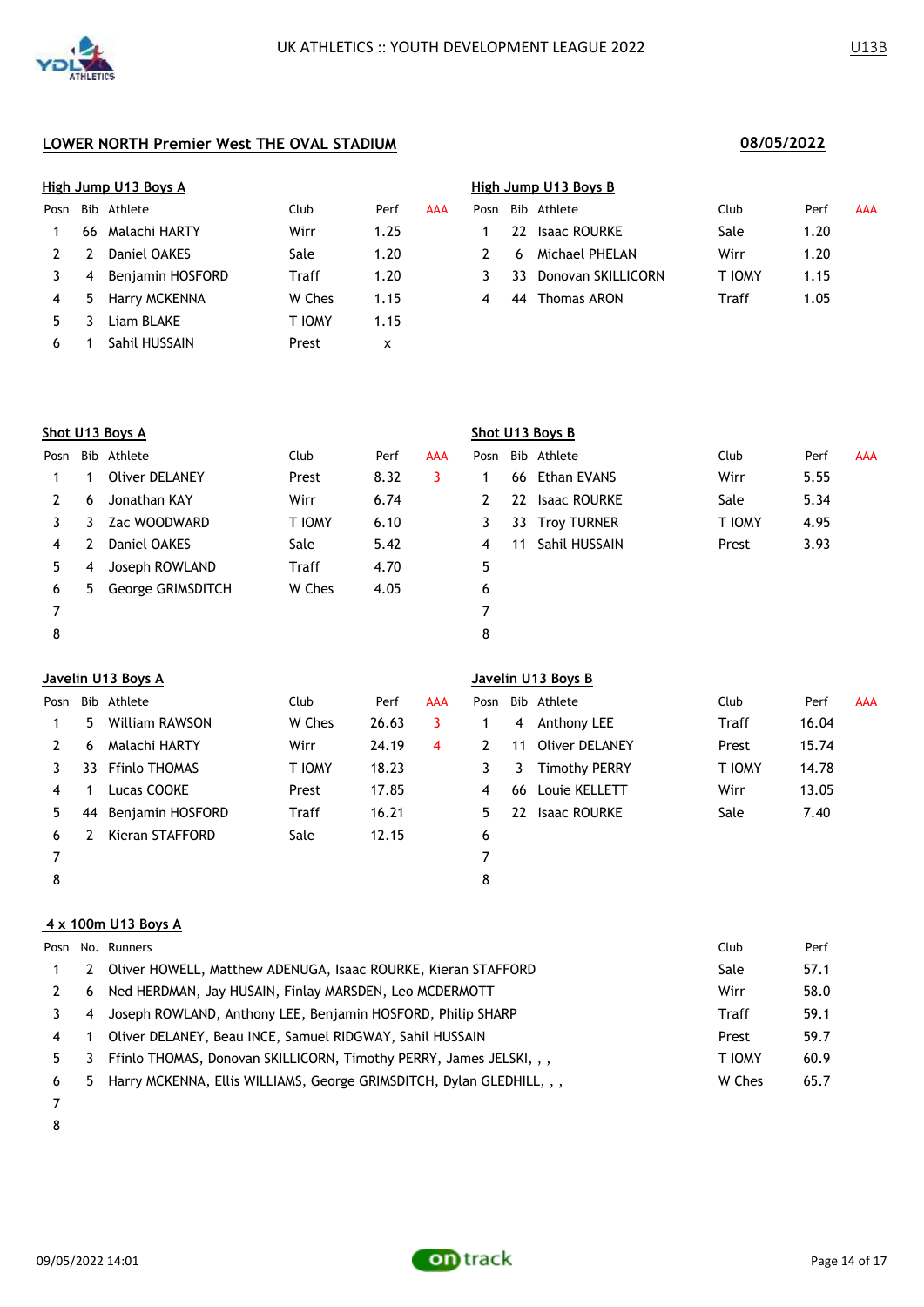|      |                | 75m U13 Girls A      | Wind   |         |                     |      |    | 75m U13 Girls B        | Wind   | $-0.6$  |                |
|------|----------------|----------------------|--------|---------|---------------------|------|----|------------------------|--------|---------|----------------|
| Posn |                | No. Athlete          | Club   | Perf    | AAA                 | Posn |    | No. Athlete            | Club   | Perf    | AAA            |
| 1    | $\overline{2}$ | Eva ANWYL            | Sale   | 10.4    | $\mathbf{1}$        | 1    | 55 | Faith BARLOW-GAMBLES   | W Ches | 11.0    | $\overline{4}$ |
| 2    | 5              | Lydia WALKER         | W Ches | 10.6    | $\mathbf{2}$        | 2    | 66 | Zuri IDEMUDIA          | Wirr   | 11.1    | 4              |
| 3    | 6              | Lilly-mai OSWALD     | Wirr   | 10.7    | 3                   | 3    | 22 | Lily VALENTINE         | Sale   | 11.2    | 4              |
| 4    | 4              | Jess SEDDON          | Traff  | 11.1    | $\overline{\bf{4}}$ | 4    | 44 | Serena OMEJE           | Traff  | 11.5    |                |
| 5    | 1              | Emilia SIMPSON       | Prest  | 11.3    | 4                   | 5    | 33 | Millie LUNT            | T IOMY | 12.2    |                |
| 6    | 3              | Frankie KENNEDY      | T IOMY | 11.7    |                     | 6    | 11 | Jasmine HOUGHTON       | Prest  | 12.3    |                |
| 7    |                |                      |        |         |                     | 7    |    |                        |        |         |                |
| 8    |                |                      |        |         |                     | 8    |    |                        |        |         |                |
|      |                | 75m NS U13 Girls A   | Wind   | $-00.3$ |                     |      |    | 75m NS U13 Girls B     | Wind   |         |                |
|      |                | Posn No. Athlete     | Club   | Perf    | <b>AAA</b>          |      |    | Posn No. Athlete       | Club   | Perf    | AAA            |
| 1    | 55.            | <b>Beth MANSON</b>   | W Ches | 11.2    | 4                   | 1    |    |                        |        |         |                |
| 2    | 5              | Eva BROOKS           | W Ches | 11.2    | 4                   | 2    |    |                        |        |         |                |
| 3    | 1              | Eva WHITESIDE        | Prest  | 11.3    | $\overline{4}$      | 3    |    |                        |        |         |                |
| 4    | 66             | Rebecca MILLER       | Wirr   | 11.5    |                     | 4    |    |                        |        |         |                |
| 5    | 6              | Zoe NUNN             | Wirr   | 11.8    |                     | 5    |    |                        |        |         |                |
| 6    | 4              | Ava EVANS            | Traff  | 12.2    |                     | 6    |    |                        |        |         |                |
| 7    | 44             | Annabel LAMA         | Traff  | 13.0    |                     | 7    |    |                        |        |         |                |
| 8    | 11             | Ruby MCMANUS         | Prest  | 13.1    |                     | 8    |    |                        |        |         |                |
|      |                | 150m U13 Girls A     | Wind   |         |                     |      |    | 150m U13 Girls B       | Wind   |         |                |
| Posn |                | No. Athlete          | Club   | Perf    | <b>AAA</b>          | Posn |    | No. Athlete            | Club   | Perf    | AAA            |
| 1    | 2              | Eva ANWYL            | Sale   | 21.2    | 3                   | 1    | 55 | Lydia WALKER           | W Ches | 21.5    | 3              |
| 2    | 6              | Lilly-mai OSWALD     | Wirr   | 21.4    | 3                   | 2    | 44 | <b>Harriet BYRNES</b>  | Traff  | 21.8    | 4              |
| 3    | 5.             | Faith BARLOW-GAMBLES | W Ches | 21.6    |                     | 3    | 22 | Roxy MCHUGH            | Sale   | 22.2    | 4              |
| 4    | 4              | Luna ELHASSAN        | Traff  | 23.3    |                     | 4    |    | 66 Ava SWIFT           | Wirr   | 22.8    |                |
| 5    | 3              | <b>Issy KENNAUGH</b> | T IOMY | 24.0    |                     | 5    | 11 | Emily GALLAGHER        | Prest  | 23.8    |                |
| 6    | 1              | Jasmine HOUGHTON     | Prest  | 24.6    |                     | 6    | 33 | <b>Frankie KENNEDY</b> | T IOMY | 24.1    |                |
| 7    |                |                      |        |         |                     | 7    |    |                        |        |         |                |
| 8    |                |                      |        |         |                     | 8    |    |                        |        |         |                |
|      |                | 800m U13 Girls A     |        |         |                     |      |    | 800m U13 Girls B       |        |         |                |
|      |                | Posn No. Athlete     | Club   | Perf    | <b>AAA</b>          | Posn |    | No. Athlete            | Club   | Perf    | AAA            |
| 1    | 6              | <b>Holly WEBSTER</b> | Wirr   | 02:37.9 | 4                   | 1    |    | 22 Grace HILL          | Sale   | 02:42.3 |                |
| 2    | 4              | Harriet BYRNES       | Traff  | 02:38.0 | 4                   | 2    | 66 | <b>Scarlet GRUNDY</b>  | Wirr   | 02:42.3 |                |
| 3    | 2              | Lola RICHARDSON      | Sale   | 02:38.5 | 4                   | 3    |    | 33 Issy KENNAUGH       | T IOMY | 02:56.2 |                |
| 4    | 3              | Abi SINCLAIR         | T IOMY | 02:42.2 |                     | 4    |    | 55 Mae GRANT           | W Ches | 02:57.8 |                |
| 5    | 5.             | Emilia PYPER         | W Ches | 02:51.3 |                     | 5    |    |                        |        |         |                |
| 6    | 1              | Lilli mai MCCARTHY   | Prest  | 02:52.5 |                     | 6    |    |                        |        |         |                |
| 7    |                |                      |        |         |                     | 7    |    |                        |        |         |                |
| 8    |                |                      |        |         |                     | 8    |    |                        |        |         |                |

**08/05/2022**

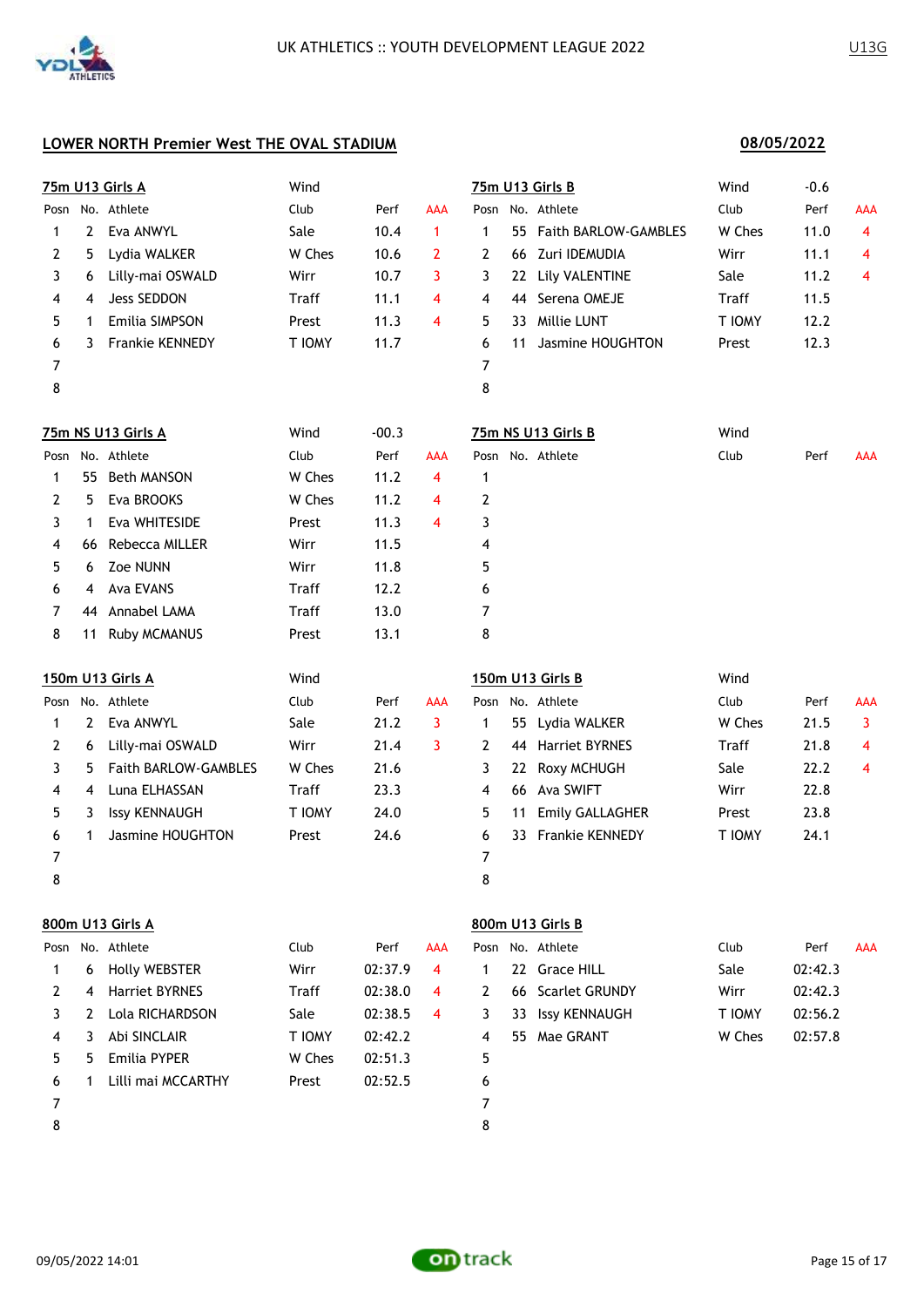|      |    | 800m NS U13 Girls A     |               |         |                |      |     | 800m NS U13 Girls B     |              |         |            |
|------|----|-------------------------|---------------|---------|----------------|------|-----|-------------------------|--------------|---------|------------|
| Posn |    | No. Athlete             | Club          | Perf    | AAA            |      |     | Posn No. Athlete        | Club         | Perf    | AAA        |
| 1    | 22 |                         | Sale          | 02:53.5 |                | 1    |     |                         |              |         |            |
| 2    | 6  | <b>Maisie BROADLEY</b>  | Wirr          | 03:01.3 |                | 2    |     |                         |              |         |            |
| 3    | 55 | Isla JONES              | W Ches        | 03:33.5 |                | 3    |     |                         |              |         |            |
| 4    |    |                         |               |         |                | 4    |     |                         |              |         |            |
| 5    |    |                         |               |         |                | 5    |     |                         |              |         |            |
| 6    |    |                         |               |         |                | 6    |     |                         |              |         |            |
| 7    |    |                         |               |         |                | 7    |     |                         |              |         |            |
| 8    |    |                         |               |         |                | 8    |     |                         |              |         |            |
|      |    | 1200m U13 Girls A       |               |         |                |      |     | 1200m U13 Girls B       |              |         |            |
|      |    | Posn No. Athlete        | Club          | Perf    | AAA            | Posn |     | No. Athlete             | Club         | Perf    | AAA        |
| 1    | 2  | Oonagh MCMANUS          | Sale          | 03:59.4 | $\overline{2}$ | 1    | 66  | <b>Ellie FRASER</b>     | Wirr         | 04:24.7 |            |
| 2    | 6  | Isla PASTOR             | Wirr          | 04:03.3 | 3              | 2    | 22  | <b>Phoebe CARROLL</b>   | Sale         | 04:33.6 |            |
| 3    | 33 | <b>Faith TEARE</b>      | T IOMY        | 04:30.6 |                | 3    | 3   | <b>Olivia MARTIN</b>    | T IOMY       | 04:57.5 |            |
| 4    | 4  | Eliza DOYLE             | <b>Traff</b>  | 04:34.7 |                | 4    | 55. | Satine WEARDEN          | W Ches       | 05:22.9 | 1          |
| 5    | 1  | <b>Charlotte POTTS</b>  | Prest         | 04:40.8 |                | 5    |     |                         |              |         |            |
| 6    | 5. | <b>Madison COBB</b>     | W Ches        | 05:05.6 |                | 6    |     |                         |              |         |            |
| 7    |    |                         |               |         |                | 7    |     |                         |              |         |            |
| 8    |    |                         |               |         |                | 8    |     |                         |              |         |            |
|      |    | 70m Hurdles U13 Girls A | Wind          | $-1.3$  |                |      |     | 70m Hurdles U13 Girls B | Wind         |         |            |
| Posn |    | No. Athlete             | Club          | Perf    | AAA            | Posn |     | No. Athlete             | Club         | Perf    | <b>AAA</b> |
| 1    | 6  | <b>Holly WEBSTER</b>    | Wirr          | 12.6    | 4              | 1    | 11  | Emilia SIMPSON          | Prest        | 12.6    | 4          |
| 2    | 5  | <b>Esme GRAHAM</b>      | W Ches        | 12.8    | 4              | 2    | 66  | Scarlet GRUNDY          | Wirr         | 13.0    | 4          |
| 3    | 4  | <b>Jess SEDDON</b>      | Traff         | 12.9    | 4              | 3    | 55  | Mae GRANT               | W Ches       | 13.6    |            |
| 4    | 2  | Roxy MCHUGH             | Sale          | 13.3    | 4              | 4    | 44  | <b>Ava EVANS</b>        | <b>Traff</b> | 14.2    |            |
| 5    | 1  | <b>Isla BAMBER</b>      | Prest         | 13.5    |                | 5    | 33  | Marczhela PITAO-CUBBON  | T IOMY       | 14.8    |            |
| 6    | 3  | <b>Issy KENNAUGH</b>    | <b>T IOMY</b> | 14.9    |                | 6    |     |                         |              |         |            |
| 7    |    |                         |               |         |                | 7    |     |                         |              |         |            |
| 8    |    |                         |               |         |                | 8    |     |                         |              |         |            |
|      |    | Long Jump U13 Girls A   |               |         |                |      |     | Long Jump U13 Girls B   |              |         |            |
| Posn |    | Bib Athlete             | Club          | Perf    | AAA            | Posn |     | Bib Athlete             | Club         | Perf    | AAA        |
| 1    | 6  | Zuri IDEMUDIA           | Wirr          | 4.46    | $\overline{2}$ | 1    |     | 66 Lilly-mai OSWALD     | Wirr         | 3.87    |            |
| 2    | 1  | <b>Emilia SIMPSON</b>   | Prest         | 4.15    | 4              | 2    | 11  | Isla BAMBER             | Prest        | 3.83    |            |
| 3    | 5. | Eva BROOKS              | W Ches        | 4.07    | 4              | 3    | 55  | <b>Beth MANSON</b>      | W Ches       | 3.58    |            |
| 4    | 44 | Ava EVANS               | Traff         | 3.85    |                | 4    | 33  | Sophie KAIGHIN          | T IOMY       | 3.43    |            |
| 5    | 2  | Roxy MCHUGH             | Sale          | 3.77    |                | 5    | 4   | Luna ELHASSAN           | <b>Traff</b> | 3.35    |            |
| 6    | 3  | Frankie KENNEDY         | T IOMY        | 3.62    |                | 6    |     | 22 Eva ANWYL            | Sale         | 3.20    |            |
| 7    |    |                         |               |         |                | 7    |     |                         |              |         |            |
| 8    |    |                         |               |         |                | 8    |     |                         |              |         |            |